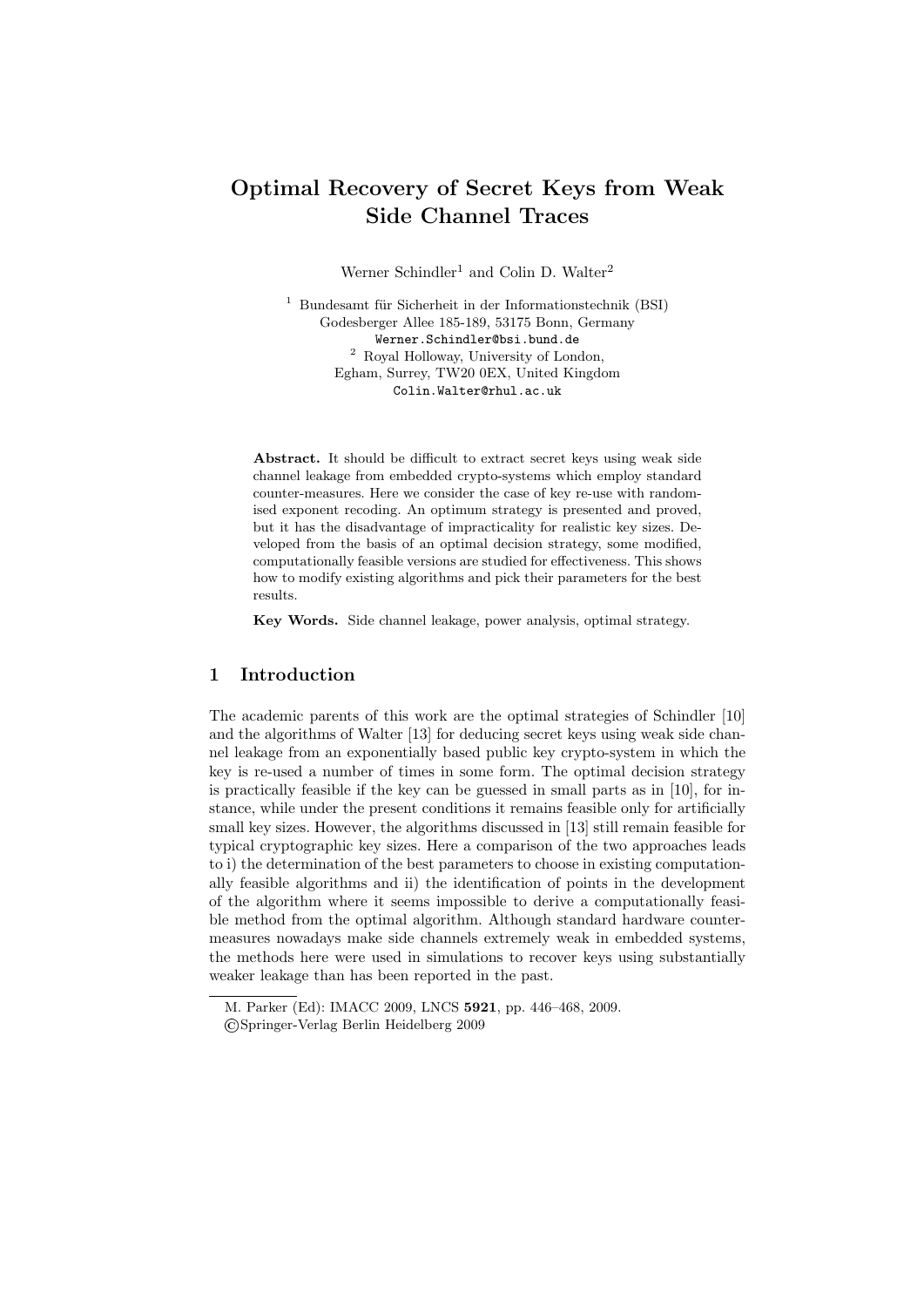The earliest published work on such secret key recovery is that of Kocher et al. [6, 7]. For RSA and similar crypto-systems, (unprotected) classical exponentiation algorithms employ the same sequence of multiplicative operations every time the key is re-used, and this allows leakage (in a certain sense) to be averaged over many traces to guess the key in small portions, such as bit by bit. With enough data, the operation types can be determined as squarings or multiplications, and this is sufficient to yield the key for the binary exponentiation algorithm. Randomised recoding of the exponent causes operations corresponding to the same key bit to be mis-aligned and variable for different uses of the key. A number of such re-codings exist [9, 8, 4, 15] and they were generally believed to lead to much more secure systems – attacks on such re-codings seemed to require significantly stronger side channel leakage to succeed than is the case where Kocher's attack applies. However, this no longer seems to be the case. Karlof & Wagner [5], Green et al. [3] and Walter [13] provide increasingly robust details for attacking such systems without using such strong leakage, thereby emphasising the need to combine a number of counter-measures rather than relying on just one or two to defeat the opponent. None of these works provides justification for the efficacy of their algorithms. Thus there is a gap between what has been achieved at a computationally feasible level and what has been derived theoretically. Here we describe a search to bridge that gap by explaining the computationally efficient choices in terms of the optimal strategies described by Schindler in [10]. As a result, much more powerful means of exploiting the leakage are now identified.

## 2 The Leakage Model

The context of the side channel attack is the repeated use of a randomised exponentiation algorithm for computing  $C<sup>K</sup>$  in any cryptographic group where  $K$  is a fixed secret key which is not blinded by a random multiple of the group  $\text{order}^1$ , and C is an unknown ciphertext (or unknown plaintext) which may vary and may be blinded<sup>2</sup>. Of course, all the following considerations apply equally well to randomised scalar multiplications in additive groups (as in ECC).

The adversary is assumed to know all the details of the exponentiation algorithm. Use of the key provides him with a side channel trace for the exponentiation itself, but no further information is assumed: in particular, he is not expected to be able to choose or see any direct input to the exponentiation, nor view any output, nor usefully observe any pre- or post-processing.

It is assumed that occurrences of multiplicative operations in the exponentiation can be identified accurately from the corresponding side channel trace, but that their identities as squares or multiplications (and, in the case of methods with pre-computed tables, multiplications by particular table entries) can only be determined with a substantial degree of inaccuracy [1]. The adversary's aim

 $^{\rm 1}$  Another standard counter-measure to Kocher's averaging of side channel traces.

<sup>&</sup>lt;sup>2</sup> The base in the exponentiation is frequently unknown due, for example, to "Rivest" blinding [2] or because of an unknown modular reduction when applying the CRT.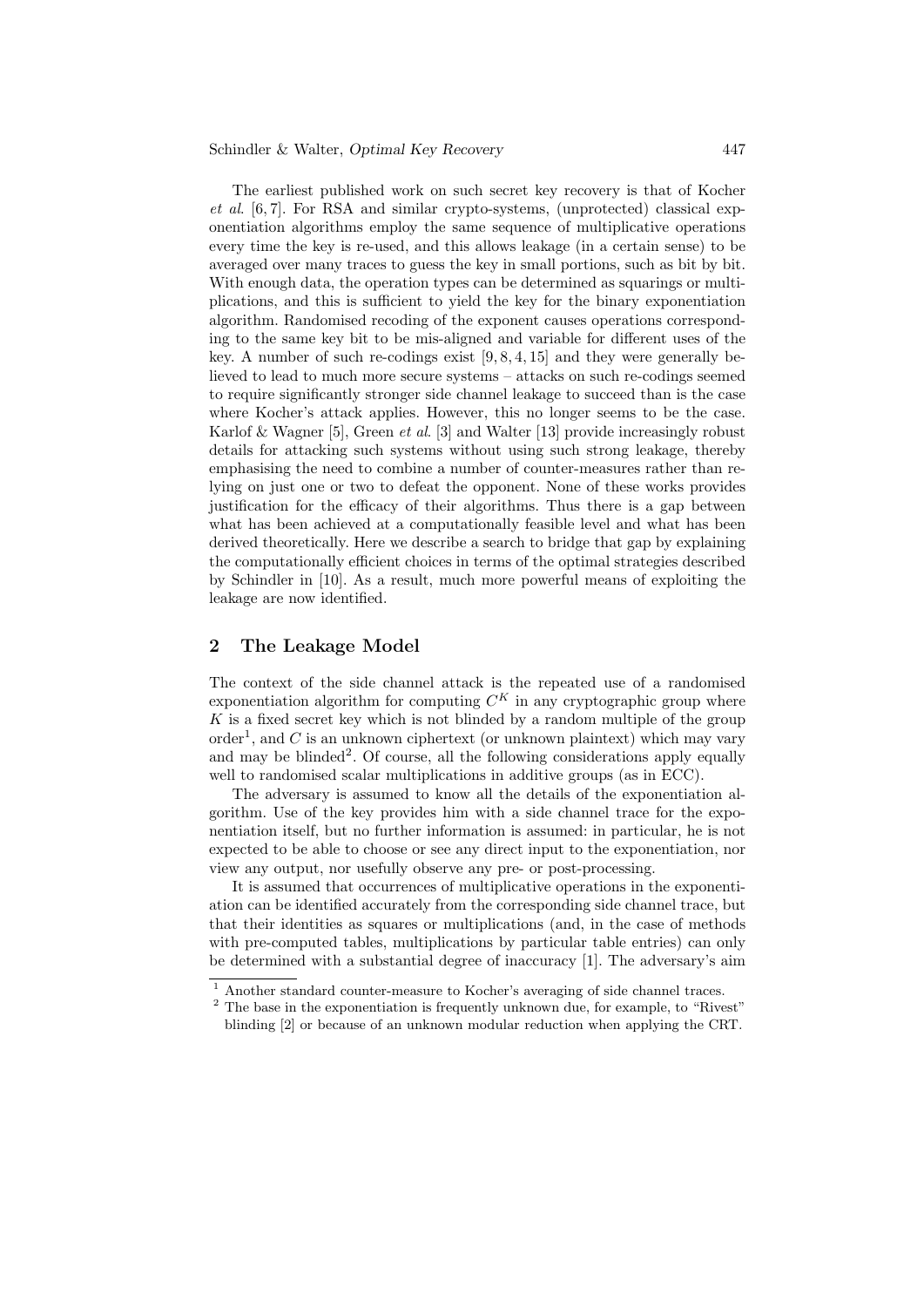is to discover  $K$  using computationally feasible resources. The multiplicative operations are assigned probabilities that they represent squares or multiplications as a result of previous experience by the adversary. For this he uses knowledge of the stochastic behaviour of the operations in the side channel, and the extent to which this behaviour varies.

In order to model noisy measurement data in the simulations we assumed that these probabilities were distributed binomially and independently for all multiplications with mean probabilities depending on the true type of the operation, so that some were known correctly with high probability, but most were known with little confidence. However, Theorem 1 also covers more general leakage scenarios.

## 3 The Randomised Exponentiation

Examples of the randomised exponentiation algorithms which can be attacked in the way described here include those of Liardet-Smart [8], Oswald-Aigner [9] and Ha-Moon [4, 15]. Their common, underlying basis is a recoding of the binary representation of the key  $K$  into a form

$$
R = \left( \left( \ldots (r_{m-1} 2^{m_{m-2}} + r_{m-2}) 2^{m_{m-3}} + \ldots + r_2 \right) 2^{m_1} + r_1 \right) 2^{m_0} + r_0
$$

for digits  $r_i$  and exponents  $m_i$  in some fixed, pre-determined sets  $\mathcal{D} \subseteq \mathbb{Z}$  (which, for convenience, contains  $0^3$ ) and  $\mathcal{M} \subseteq \mathbb{N}^+$  respectively. In this *recoding*, both  $r_i$  and  $m_i$  are selected according to some finite state automaton (FA) which has the bits of K and the output from a random number generator  $(RNG)$  as inputs. For convenience, we assume the bits of  $K$  are consumed by the FA from least to most significant. Different bit streams from the RNG result in different recodings R of K.

The exponentiation  $C^R$  begins with the pre-calculation of the table  $\{C^d \mid d \in$  $\mathcal{D}, d\neq 0$ . Then for  $i = m-2, m-3, \ldots, 2, 1, 0$  the main iterative step of the exponentiation consists of  $m_i$  squarings followed by a multiplication by the table entry  $C^{r_i}$  when  $r_i \neq 0$ . This results in a sequence of multiplicative operations which is most easily presented using  $r_i$  to denote multiplication by  $C^{r_i}$  and  $m_i$ copies of 0 to denote the  $m_i$  squarings. We call this the *recoding sequence* for R, and it belongs to  $\mathcal{D}^*$ . For example, the exponent  $K = 13_{10} = 1101_2$  may have a recoding  $R = (1.2^2 + 3)2^1 + \overline{1}$  which gives the operation sequence 10030 $\overline{1}$ , the recoding sequence associated with the recoding  $R$ . For convenience (e.g. in Section 7), the leading recoded digit is translated in the same way as the others into multiplicative operations of the recoding sequence even when that digit is 0; alternatives in processing the leading bits are ignored. (This matches the situation where the exponentiation algorithm begins with 1 instead of  $C$ .) However, the leading digits are invariably treated differently in practice, and appropriate modifications need to be made in the methods here to handle them properly.

<sup>&</sup>lt;sup>3</sup> Recodings which do not allow 0 in representations are not excluded here, but we want to include it for another use, namely to represent a squaring operation.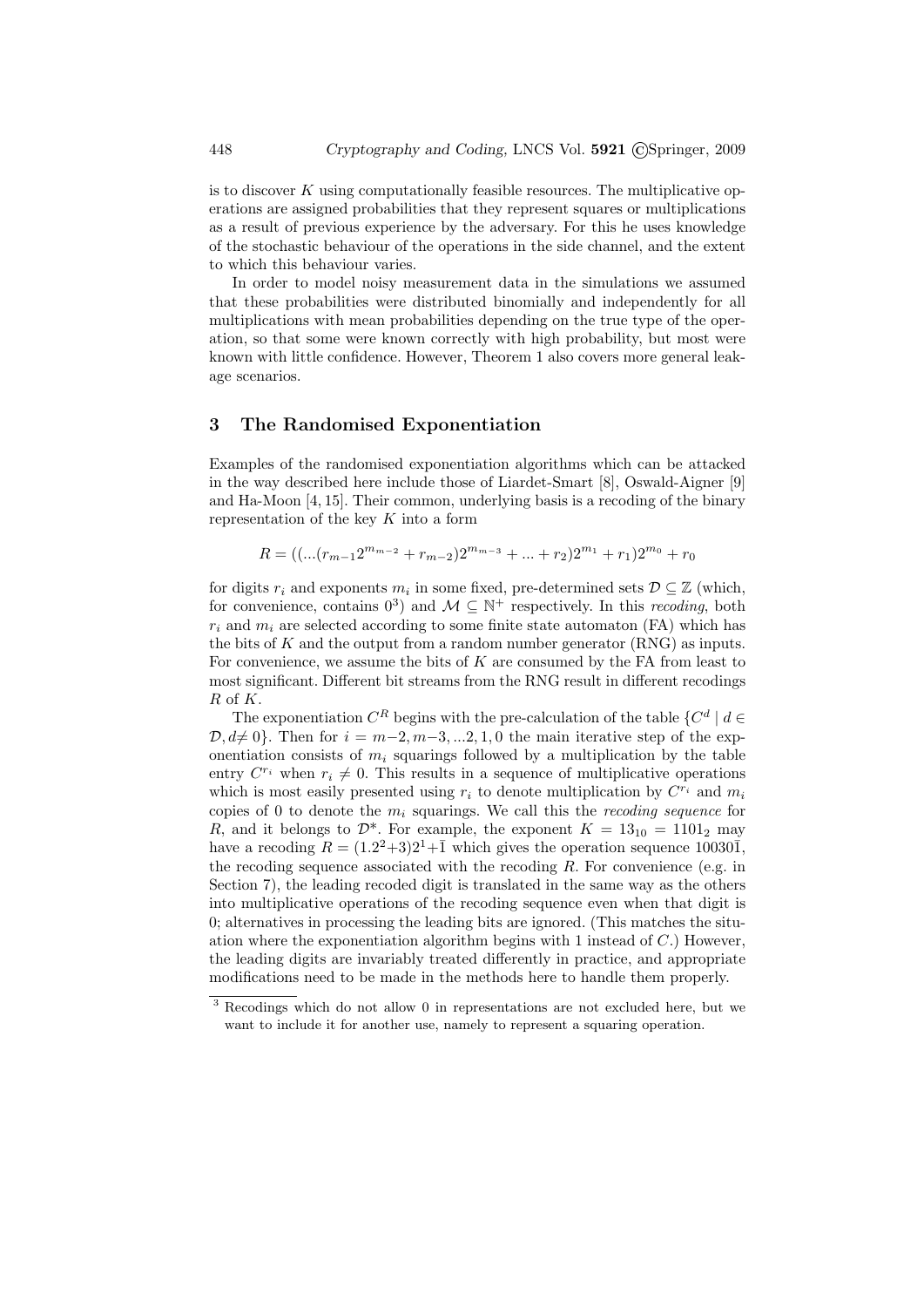Thus, we are using the same set  $\mathcal D$  to represent both the set of recoding digits and the set of corresponding recoding operations. In our examples, we will make the distinction clearer by using, for example,  $'S'$  for the squaring operation and reserving '0' for the digit. We will rarely be working with recodings. It will be much more frequently be with recoding sequences.

The exponentiation algorithms of interest are assumed to have the property that perfect knowledge of the multiplication/squaring sequences (without necessarily knowledge of the choice of respective table entries in the case of multiplications) for a small number of recodings  $R$  of  $K$  yields enough information to reconstruct the secret key  $K$  with at most a small number of ambiguities. This is the case for the algorithms listed above: attacks on them using such information are described in [11], [12] and [15] respectively. The theory here, however, allows for the possibility of distinguishing between the use of different table entries in the multiplications, and this enables one to deal with recodings for which only non-zero digits are used.

# 4 The Optimal Decision Strategy

The optimal decision strategy for discovering the secret key  $K$  begins by identifying a key  $K^*$  with the highest probability of having generated the observed side channel leakage. If the most likely key candidate fails the attacker tries the key candidates that are ranked  $2, 3, \ldots$  This maximises the use of known information about K and hence minimises the effort in searching for  $K$ .

For each use of the secret key  $K$ , the side channel leakage leads to a best guess  $G$  at the recoding that was used: the locations of multiplicative operations are identified, and the most likely digit values are selected for those operations. Associated with a set of these recoding guesses there are optimal choices  $K^*$  for the key value – those which maximise how well the key collectively matches the guessed recodings.

Remark 1. To be successful in real-world attacks we must assume there is enough leakage to ensure that the correct key is among the best, i.e. most probable, fits to the recoding guesses for otherwise it will be computationally infeasible to find it. If not correct, the most plausible keys typically are at least related to the correct one, which means that their bit representations or their recodings are similar to that of the correct key in some sense. E.g., long sequences of bits in these most probable keys may either be identical to those in the correct key or, depending on the recoding scheme, related to them in very specific, predictable ways<sup>4</sup>. Hence the errors in using a most probable key to predict the correct key should also be relatively few in number, generally isolated, and effectively independent. Consequently, virtually all errors will be equally easy to correct although finding them may not be so easy.

<sup>4</sup> E.g. two keys which are bit-wise complements of each other can have almost identical recodings, as may two keys of which one is almost the same as a shift of the other.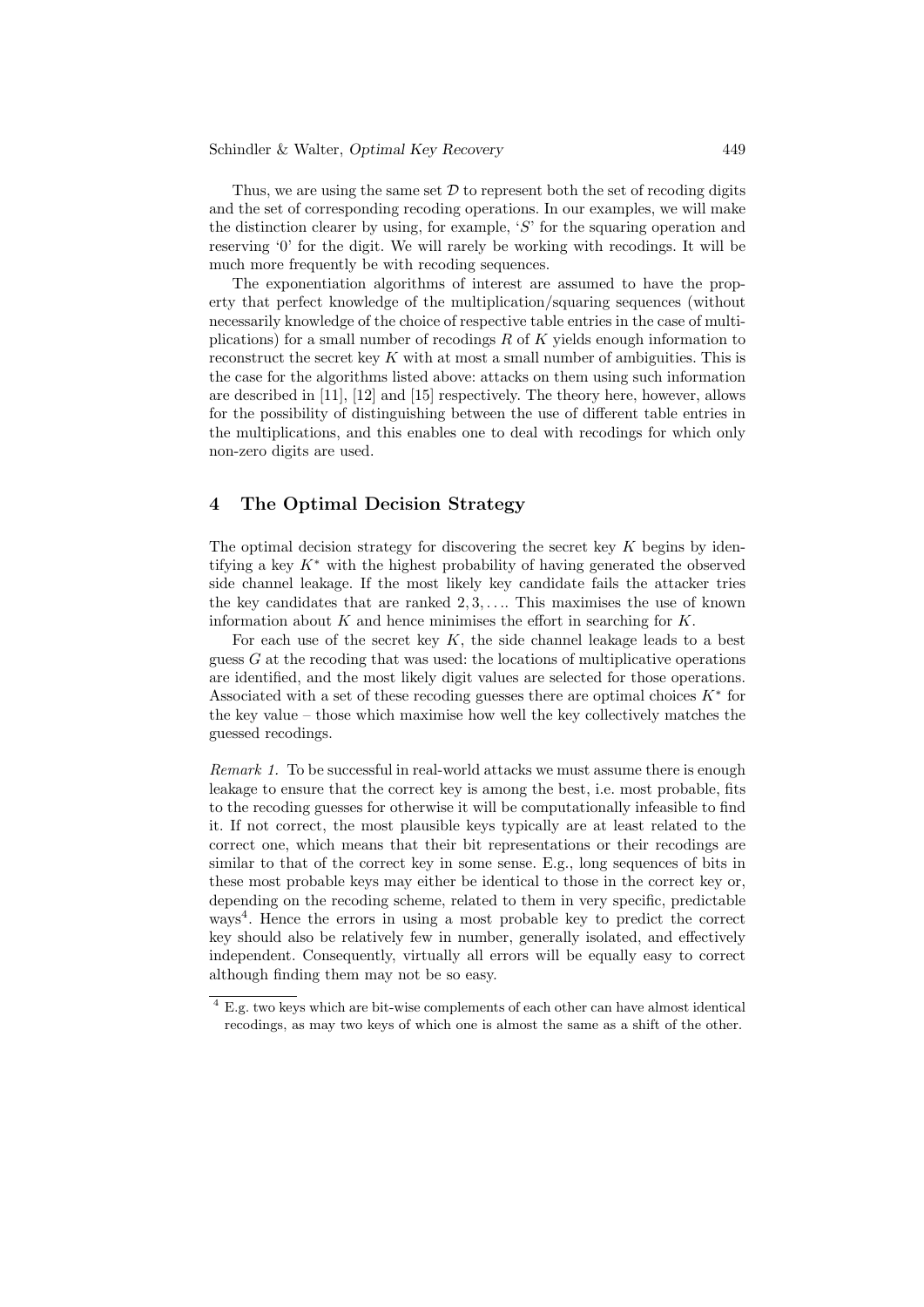#### Definition 1.

(i) Let  $\mathcal{K} \subseteq \mathbb{F}_2^*$  denote the set of all admissible keys in binary representation and  $\mathcal{R} \subseteq \mathcal{D}^*$  the set of all possible recoding sequences of keys for the chosen recoding scheme. Recoding to an operation sequence is defined by a map  $\phi: K \times \mathcal{Z} \to \mathcal{R}$ where  $z \in \mathcal{Z}$  denotes a random number in a finite set  $\mathcal{Z}$ . The set  $\phi(K, \mathcal{Z}) \subseteq \mathcal{R}$ of possible recoding sequences of K is denoted  $\mathcal{R}(K)$  or  $\mathcal{R}_K$ .

(ii) The set of possible recoding sequence guesses which can be deduced from side channel leakage is denoted by G where  $\mathcal{R} \subseteq \mathcal{G} \subseteq \mathcal{D}^*$ , and len(G) is the number of elements in a guess  $G \in \mathcal{G}$  when viewed as a sequence over  $\mathcal{D}$ . The i<sup>th</sup> element of G is  $g_i$  where the index runs from len(G)–1 (the most significant operation) down to 0 (the least significant operation).

(iii) The random variable  $X_{\mathcal{Q}}$  assumes values in the set  $\mathcal{Q}$ .

Clearly the subsets  $\mathcal{R}(K)$  are disjoint for different  $K$ 's – each recoding sequence specifies exponentiation to a particular power, and that power is  $K$ . We seek to determine  $K \in \mathcal{K}$  from guesses  $G_1, \ldots, G_N \in \mathcal{G}$  based on side channel leakage with the disadvantage that the  $G_j$  are probably inconsistent because of erroneous operation deductions, i.e. they may not all represent the same key  $K$ ; some  $G_i$  may even represent 'impossible' recoding sequences (i.e. not belonging to any  $K$ ).

Starting with key  $K \in \mathcal{K}$  a guessed recoding sequence G may be interpreted as the result of two consecutive random experiments. The first step (recoding to an operation sequence) is determined by a random number  $z$  (and  $K$ , of course). The second step (adding noise), namely recoded operation sequence  $\rightarrow$  recoding quess, is determined by a hidden parameter  $y \in \mathcal{Y}$  which represents the influence of noise of various forms such as that arising from the measurement process itself or from implemented countermeasures. Formally, the guessing step  $R \mapsto G$  can be expressed by a function  $\psi: \mathcal{R} \times \mathcal{Y} \to \mathcal{G}, (R, y) \mapsto \psi(R, y)$  since the guessed recoding sequence G depends on the actual recoding sequence  $R = \phi(K, z) \in \mathcal{R}$ but not directly on  $K \in \mathcal{K}$  or z.

The random variable  $X_K$  describes the selection of the key K during initialisation of the attacked cryptosystem. Without loss of generality we may assume the probability  $\eta(K)$  of each key is non-zero:

$$
\eta(K) \stackrel{\text{def}}{=} \text{Prob}(X_{\mathcal{K}} = K) > 0 \qquad \text{for all } K \in \mathcal{K}.\tag{1}
$$

The distributions of  $X_{\mathcal{K}}$  and  $X_{\mathcal{Z}}$  and, of course, the applied recoding scheme determine the distribution  $\nu$  of the random variable  $X_{\mathcal{R}} \stackrel{\text{def}}{=} \phi(X_{\mathcal{K}}, X_{\mathcal{Z}})$ . The random variable  $X<sub>G</sub>$  quantifies the distribution of random recoding sequences that are guessed by the attacker. Theorem 1 considers the situation where an attacker observes  $N$  re-uses of the key  $K$ . We assume that the associated random variables  $X_K, X_{\mathcal{Z},1}, \ldots, X_{\mathcal{Z},N}, X_{\mathcal{Y},1}, \ldots, X_{\mathcal{Y},N}$  are independent.

**Theorem 1.** (i) Given recoding sequence guesses  $G_1, \ldots, G_N \in \mathcal{G}$ , the optimal decision strategy  $\tau_* : \mathcal{G}^N \to \mathcal{K}$  selects a key  $K^* \in \mathcal{K}$  that maximises the expres-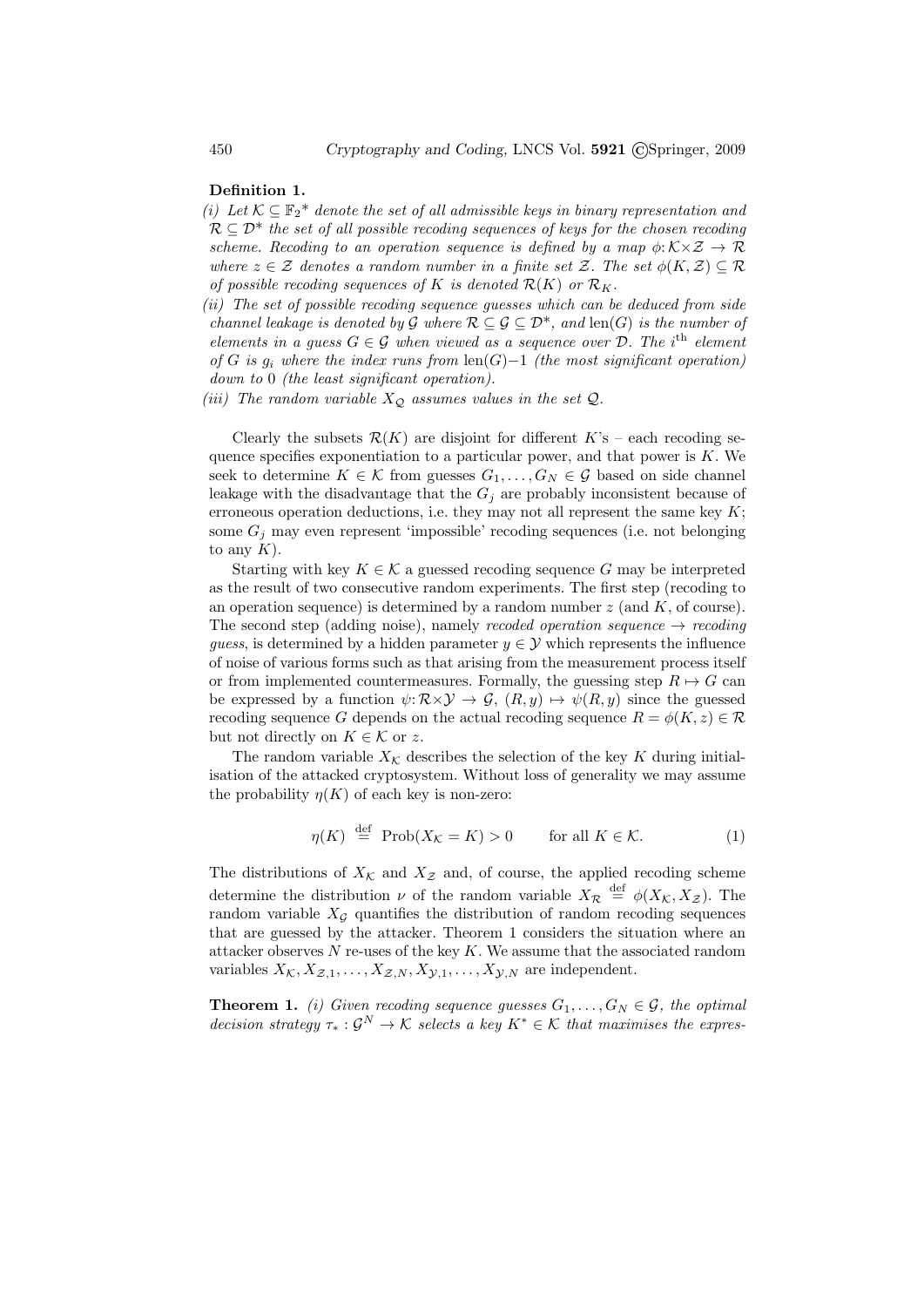sion

$$
\sum_{j=1}^{N} \log \left( \sum_{R \in \mathcal{R}(K)} \nu(R) \text{Prob}(X_{\mathcal{G},j} = G_j \mid X_{\mathcal{R}} = R) \right) - (N-1) \log \left( \eta(K) \right) = (2)
$$

$$
\sum_{j=1}^{N} \log \left( \sum_{R \in \mathcal{R}(K)} \nu(R \mid X_{\mathcal{K}} = K) \text{Prob}(X_{\mathcal{G},j} = G_j \mid X_{\mathcal{R}} = R) \right) + \log \left( \eta(K) \right). \tag{3}
$$

If this maximum is attained for several keys the first key is chosen under any pre-selected order on K.

(ii) Assume that the adversary is able to detect whenever an operation of the recoded sequence  $R$  is carried out and guesses the types of these operations independently to obtain  $G \in \mathcal{G}$ . Assume also that the conditional probabilities  $p(g|r) \stackrel{\text{def}}{=} \text{Prob}(guessed\; op^n \; type \; is \; g \; given \; the \; true \; op^n \; type \; is \; r) \; for \; guessed$ operations g do not depend on the position of the operation r but only on the operation types g,  $r \in \mathcal{D}$ . Then  $\text{len}(R) = \text{len}(G)$ , and the optimal decision  $K^*$ with respect to the N such guesses  $G_1, \ldots, G_N$  maximises

$$
\sum_{j=1}^{N} \log \left( \sum_{\substack{R \in \mathcal{R}(K):\\ \text{len}(R) = \text{len}(G_j)}} \nu(R) \prod_{i=0}^{\text{len}(G_j)-1} p(g_{j,i} | r_i) \right) - (N-1) \log (\eta(K)) = (4)
$$
\n
$$
\sum_{j=1}^{N} \log \left( \sum_{\substack{R \in \mathcal{R}(K):\\ \text{len}(R) = \text{len}(G_j)}} \nu(R | X_K = K) \prod_{i=0}^{\text{len}(G_j)-1} p(g_{j,i} | r_i) \right) + \log (\eta(K)). \tag{5}
$$

(iii) Assume that  $\mathcal{D} = \{0, 1, \overline{1}\}\$ . Suppose also that (ii) holds with  $p(0|0) = 1$ ,  $p(1|\overline{1}) = p(\overline{1}|1) = q \in [0, 0.5]$  and  $p(0|1) = p(0|\overline{1}) = 0$ . Then the optimal decision K<sup>∗</sup> maximises

$$
\sum_{j=1}^{N} \log \left( \sum_{\substack{R \in \mathcal{R}(K):\\ \text{supp}(R) = \text{supp}(G_j),\\ \text{supp}(R) = \text{supp}(G_j)}} \nu(R) \left( \frac{q}{1-q} \right)^{\text{Ham}(R, G_j)} \right) - (N-1) \log (\eta(K)) = (6)
$$
\n
$$
\sum_{j=1}^{N} \log \left( \sum_{\substack{R \in \mathcal{R}(K):\\ \text{len}(R) = \text{len}(G_j),\\ \text{supp}(R) = \text{supp}(G_j)}} \nu(R \mid X_{\mathcal{K}} = K) \left( \frac{q}{1-q} \right)^{\text{Ham}(R, G_j)} \right) + \log (\eta(K)) \tag{7}
$$

where  $\text{supp}_0(R)$  and  $\text{supp}_0(G_j)$  are the sets of positions in  $R = (r_{\text{len}(R)-1}, \ldots, r_0)$ and  $G_j = (g_{j,\text{len}(R)-1}, \ldots, g_{j,0})$  for which the type of operation is a squaring, i.e.  $r_i = 0$ . Further, Ham $(R, G_j)$  denotes Hamming distance, viz. the number of positions for which the operations in R and  $G_i$  differ.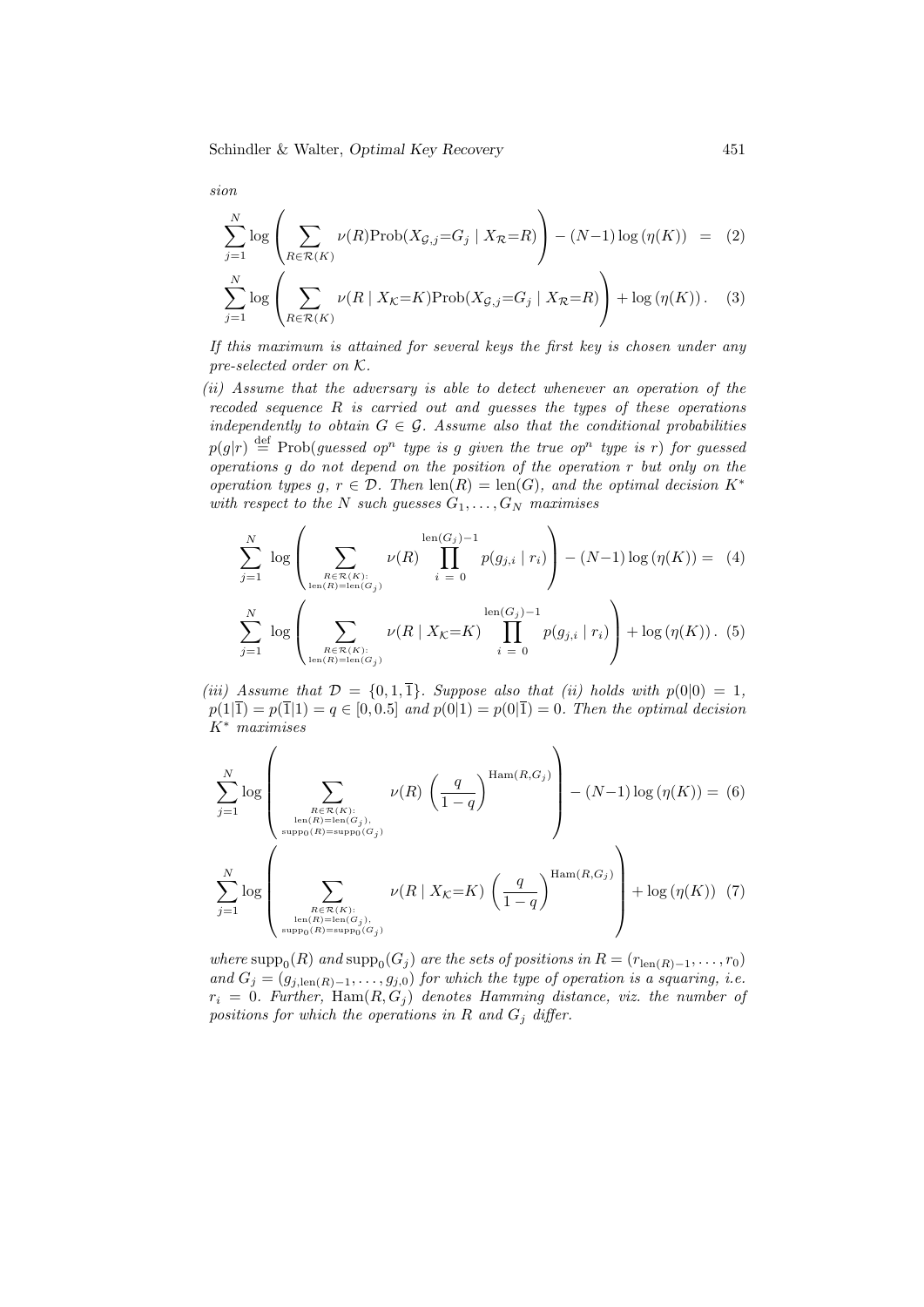(iv) If  $X_K$  is uniformly distributed on K the terms " $(N-1) \log(\eta(K))$ " in (2), (4), (6) and " $log(\eta(K))$ " in (3), (5), (7) may be omitted.

(v) For any constant  $c > 0$ , multiplying the probability  $\nu(R)$  in (2), (4) or (6) (resp. the conditional probability  $\nu(R \mid X_K = K)$  in (3), (5) or (7)) by c for all  $R \in \mathcal{R}$  does not change the optimal decision strategy in (i), (ii), (iii) or (iv), respectively, but may simplify concrete calculations.

Proof. To prove (2) we apply Theorem 3(i) from the Appendix (originally proved as Theorem 1(i) in [10]) with  $\Theta = \mathcal{K}, \Omega = \mathcal{G}^N, \mu =$  the counting measure on  $\mathcal{G}^N$ , and the loss function  $s(\theta, a) \stackrel{\text{def}}{=} 0$  if  $\theta = a$  and  $s(\theta, a) \stackrel{\text{def}}{=} 1$  otherwise since, as noted at the start of this section, any kind of false key guess is equally harmful.

Let  $\text{Prob}_K(A)$  be the probability of the event A if K is the correct key. Then the optimal decision strategy  $\tau^* \colon \mathcal{G}^N \to \mathcal{K}$  assigns to the guess tuple  $\omega =$  $(G_1, \ldots, G_N)$  a key  $K^* \in \mathcal{K}$  which minimises

$$
\sum_{K' \in \mathcal{K}} s(K', K^*) \eta(K') \text{Prob}_{K'}((X_{\mathcal{G},1}, \dots, X_{\mathcal{G},N}) = \omega) =
$$
\n
$$
\sum_{K' \in \mathcal{K}} \eta(K') \text{Prob}_{K'}((X_{\mathcal{G},1}, \dots, X_{\mathcal{G},N}) = \omega) - \eta(K^*) \text{Prob}_{K^*}((X_{\mathcal{G},1}, \dots, X_{\mathcal{G},N}) = \omega)
$$

or, equivalently, maximises  $\eta(K^*)\text{Prob}_{K^*}((X_{\mathcal{G},1},\ldots,X_{\mathcal{G},N})=\omega)$ . Recall that  $X_{\mathcal{K}},$  $X_{\mathcal{Z},1}, \ldots, X_{\mathcal{Z},N}, Y_{\mathcal{Z},1}, \ldots, Y_{\mathcal{Z},N}$  are independent and  $X_{\mathcal{G},j} = \psi(\phi(X_{\mathcal{K}}, X_{\mathcal{Z},j}), X_{\mathcal{Y},j}).$ For each fixed  $K \in \mathcal{K}$  and  $\omega = (G_1, \ldots, G_N) \in \mathcal{G}^N$  we have

$$
\text{Prob}_K((X_{\mathcal{G},1},\ldots,X_{\mathcal{G},N})=\omega) = \prod_{j=1}^N \text{Prob}_K(X_{\mathcal{G},j}=G_j)
$$
  
= 
$$
\prod_{j=1}^N \sum_{z_j \in \mathcal{Z}} \text{Prob}(X_{\mathcal{Z},j}=z_j) \text{Prob}(X_{\mathcal{G},j}=G_j | X_{\mathcal{Z},j}=z_j, X_{\mathcal{K}}=K)
$$
  
= 
$$
\prod_{j=1}^N \sum_{z_j \in \mathcal{Z}} \text{Prob}(X_{\mathcal{Z},j}=z_j) \text{Prob}(X_{\mathcal{G},j}=G_j | X_{\mathcal{R}}=\phi(K,z_j))
$$
  
= 
$$
\eta(K)^{-N} \prod_{j=1}^N \sum_{z_j \in \mathcal{Z}} \text{Prob}(X_{\mathcal{K}}=K, X_{\mathcal{Z},j}=z_j) \text{Prob}(X_{\mathcal{G},j}=G_j | X_{\mathcal{R}}=\phi(K,z_j))
$$
  
= 
$$
\eta(K)^{-N} \prod_{j=1}^N \sum_{R \in \mathcal{R}(K)} \nu(R) \text{Prob}(X_{\mathcal{G},j}=G_j | X_{\mathcal{R}}=R)
$$

since  $\phi(K, \mathcal{Z}) = \mathcal{R}(K)$  and the sets  $\mathcal{R}(K')$  are mutually disjoint for different keys  $K'$ . As the logarithm function is strictly increasing, the last formula implies  $(2)$ . Moreover, since the sets  $\mathcal{R}(K')$  are mutually disjoint, for any  $R \in \mathcal{R}(K)$  we have  $\nu(R \mid X_K = K) = \nu(R)/\eta(K)$ , which proves (3). Substituting the additional conditions from (ii) into  $(2)$  and  $(3)$  yields  $(4)$  and  $(5)$ .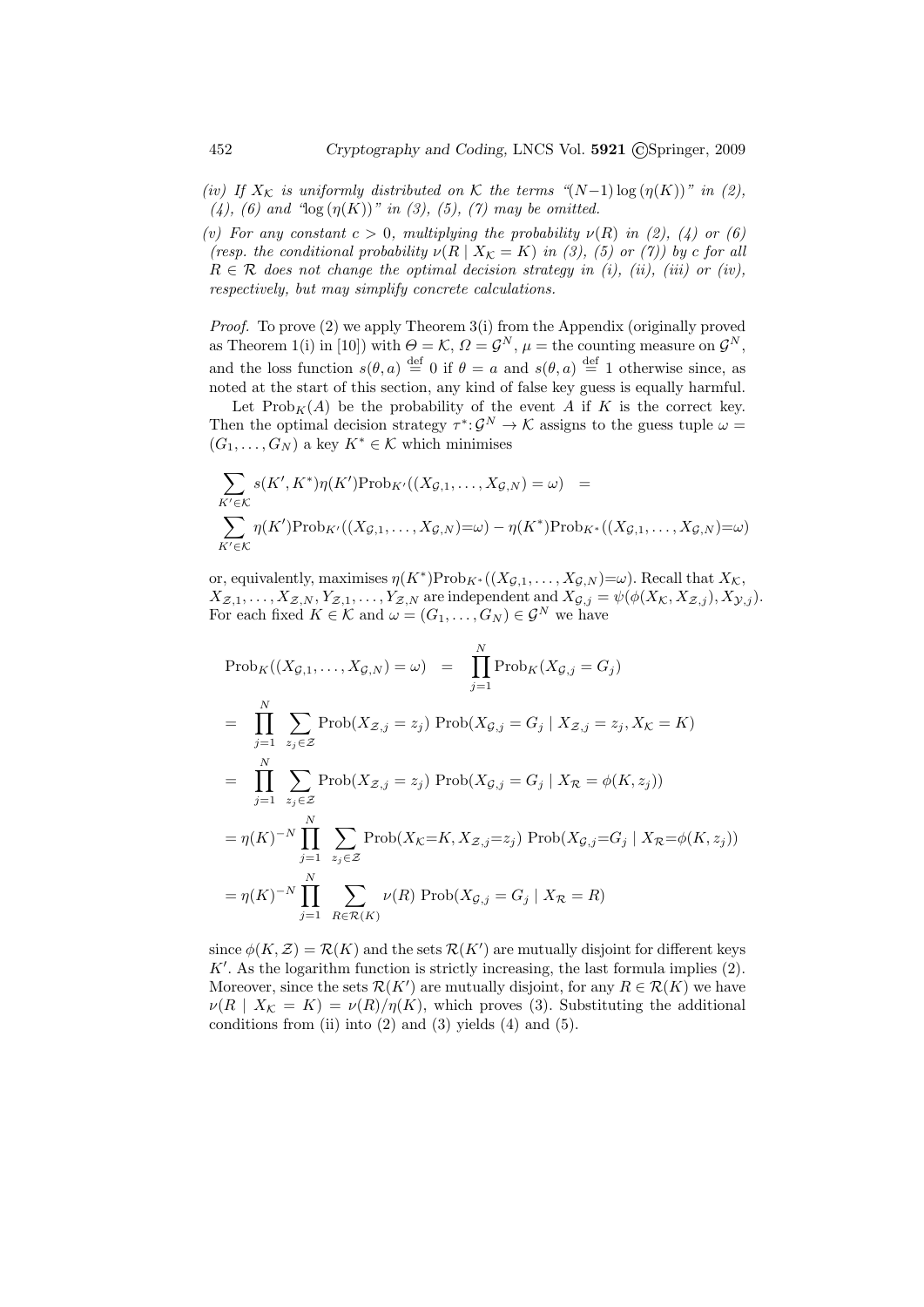Schindler & Walter, Optimal Key Recovery 453

Assertion (iii) follows from (ii) since, when  $\text{supp}_0(R) = \text{supp}_0(G_j)$ ,

$$
\prod_{i=0}^{\text{len}(G_j)-1} p(g_{j,i}, r_i) = q^{\text{Ham}(R, G_j)} (1-q)^{\text{len}(G_j) - |\text{supp}_0(G_j)| - \text{Ham}(R, G_j)}
$$

$$
= \left(\frac{q}{1-q}\right)^{\text{Ham}(R, G_j)} (1-q)^{\text{len}(G_j) - |\text{supp}_0(G_j)|}.
$$

Otherwise the product is zero. Since the last factor only depends on  $G_i$  (fixed) but not on  $R$  it can be factored out in  $(4)$  and  $(5)$ . In particular, it has no impact on the location of the maximum, and thus may be dropped. Similarly, in (iv)  $\eta(K)$  is assumed to be the same for all  $K \in \mathcal{K}$  and thus may be dropped. Assertion (v) follows immediately from the functional property  $log(ab) = log(a) + log(b)$  of the logarithm function.  $\blacksquare$ 

Remark 2. (i) Theorem 1(i) is very general. It covers any recoding scheme as long as the random variables  $X_{\mathcal{K}}, X_{\mathcal{Z},1}, \ldots, X_{\mathcal{Z},N}, X_{\mathcal{Y},1}, \ldots, X_{\mathcal{Y},N}$  are independent. In particular, there are no restrictions on maps  $\phi: \mathcal{K} \times \mathcal{Z} \to \mathcal{R}$  or  $\psi: \mathcal{R} \times \mathcal{Y} \to \mathcal{G}$ . (ii) In the case of several best candidates in Theorem 1 (which should be a rare event in practice) the rule that one of them is selected according to some predefined order has 'technical reasons', namely, to ensure the measurability of the decision strategy. Alternatively, one could pick one of the best key candidates at random (defining a randomised decision strategy).

**Definition 2.** With regard to expression  $(2)$ , define the (weighted) "credibility" function cred:  $\mathcal{G} \times \mathcal{K} \rightarrow R$  by

$$
\operatorname{cred}(G, K) \stackrel{\text{def}}{=} \sum_{R \in \mathcal{R}(K)} \nu(R) \operatorname{Prob}(X_{\mathcal{G}} = G \mid X_{\mathcal{R}} = R). \tag{8}
$$

A large value for this credibility function implies that  $G$  is a likely recoding sequence guess for key  $K$ .

Corollary 1. If  $\eta$  is uniformly distributed on K (i.e. if all keys are equally likely) for recoding sequence guesses  $G_1, \ldots, G_N$  the optimal decision strategy selects a  $key K^* \in \mathcal{K}$  that maximises  $\sum_{j=1}^{N} \log(\text{cred}(G_j, K))$  for  $K \in \mathcal{K}$ .

 $\prod_{0 \leq i < \text{len}(G)} p(g_i | r_i)$ . Then the computation of cred $(G, K)$  is computationally As in theorem Theorem 1(ii), suppose that  $Prob(X_G = G | X_R = R)$ feasible because recodings are performed by a finite automaton (FA) which typically has very few states. The state of the finite automaton incorporates the difference between the key suffix which has been read and the recoded key suffix which has been generated. The finite automaton reads the next key bit and uses a random input to decide the next recoded digit to output and which transition to make to its next state. For each state s of the automaton, define

$$
\text{cred}(G, K', s) \stackrel{\text{def}}{=} \sum_{R \in \mathcal{R}(K')} \nu(R, s) \text{Prob}(X_{\mathcal{G}} = G | X_{\mathcal{R}} = R) \tag{9}
$$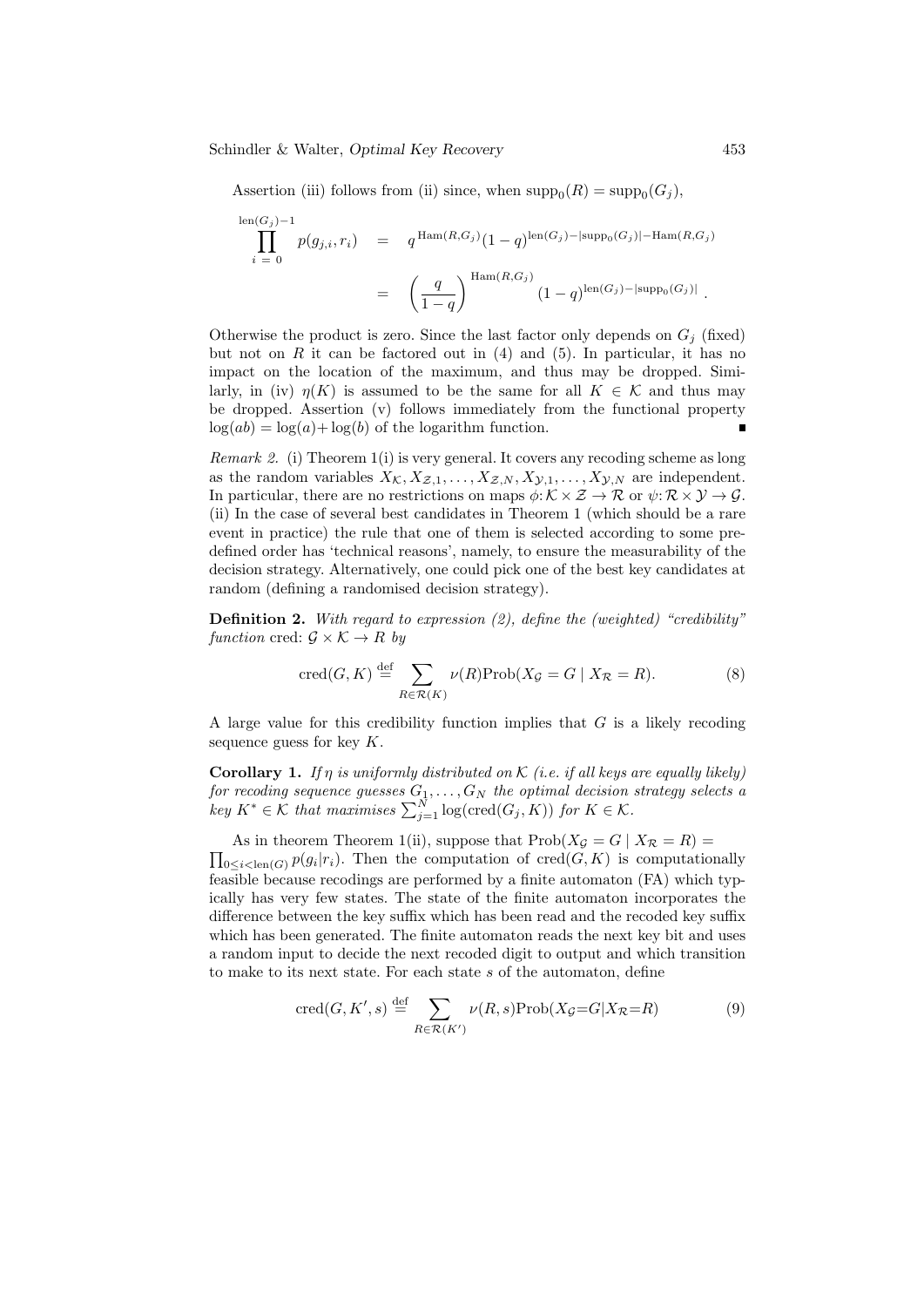where  $\nu(R, s)$  corresponds to the FA reaching state s after generating the recoding  $R$  of key suffix  $K'$ . All the component functions can be evaluated iteratively by processing the bits of K sequentially (here from right to left):  $\nu(R, s)$  is given by the product of the state transition probabilities for the path through the FA to s which yields R, and, if  $K'' = d||K'$  has leading (i.e. most significant) bit d, then  $\text{cred}(G, K'', s')$  can be expressed easily as a linear combination of values cred $(G, K', s)$  for the suffix  $K''$  of K. The work is then proportional to the length of  $K$  and the number of FA states. Algorithm 1 (in the Appendix) provides a concrete example for the Ha-Moon recoding scheme.

## 5 Traces

The rest of this paper investigates the extent to which the main theorem (Theorem 1) applies to real-world scenarios and, in subsequent sections, enables the computationally feasible recovery of a secret key  $K$ . From here on, it is assumed that side channel leakage is sufficient to identify the trace sections which correspond to individual long integer multiplicative operations (or elliptic curve point operations) when the key is used. Given that a standard counter-measure to timing attacks is to ensure that these operations always take the same number of clock cycles, it should be relatively straight-forward to divide the trace correctly from knowledge of the expected number of operations.

The decision about whether a section of side channel leakage represents a particular type of multiplicative operation is not clear cut. As a result of noise, the decision can only be made with a certain probability of correctness. Initial processing of the leakage from each operation uses templates of the expected leakage from each operation type and takes account of the relative probabilities with which the particular digits of  $\mathcal D$  occur in the given recoding scheme. This yields a set of probabilities, one for each  $r \in \mathcal{D}$  and summing to 1, that the operation involved digit  $r$ . For convenience, we define a *trace* to be the result of this pre-processing:

**Definition 3.**  $\mathcal{T} \subseteq ([0,1]^{|\mathcal{D}|})^*$  denotes the set of traces considered by an attacker. The i<sup>th</sup> element  $t_i$  of  $T \in \mathcal{T}$  is a list of probabilities, one for each  $r \in \mathcal{D}$ , that the corresponding side channel measurement represents the operation r.

Formally, for power attacks for example, each operation  $r \in \mathcal{D}$  induces a probability distribution on the set of all possible power traces. The exact probability vector  $t_i$  follows from the convex combination of these probability distributions with regard to the probabilities with which the particular operations occur (generally) in the recoding scheme. In real-world scenarios the probability vectors  $t_i$ can hardly be determined exactly, but roughly estimated.

Using the above definition of a trace, we need to convert each trace  $T_i \in \mathcal{T}$ into a guess  $G_i \in \mathcal{G}$  before applying Theorem 1(ii) to this situation. The straightforward strategy is to treat each operation separately and to select the most likely candidate  $g_{j,i} \in \mathcal{D}$ , i.e. the operation that maximises  $t_{j,i}$ . Formally, the conditional probabilities  $p(g_{\dots}|r_{\dots})$  used in Theorem 1 are given by first averaging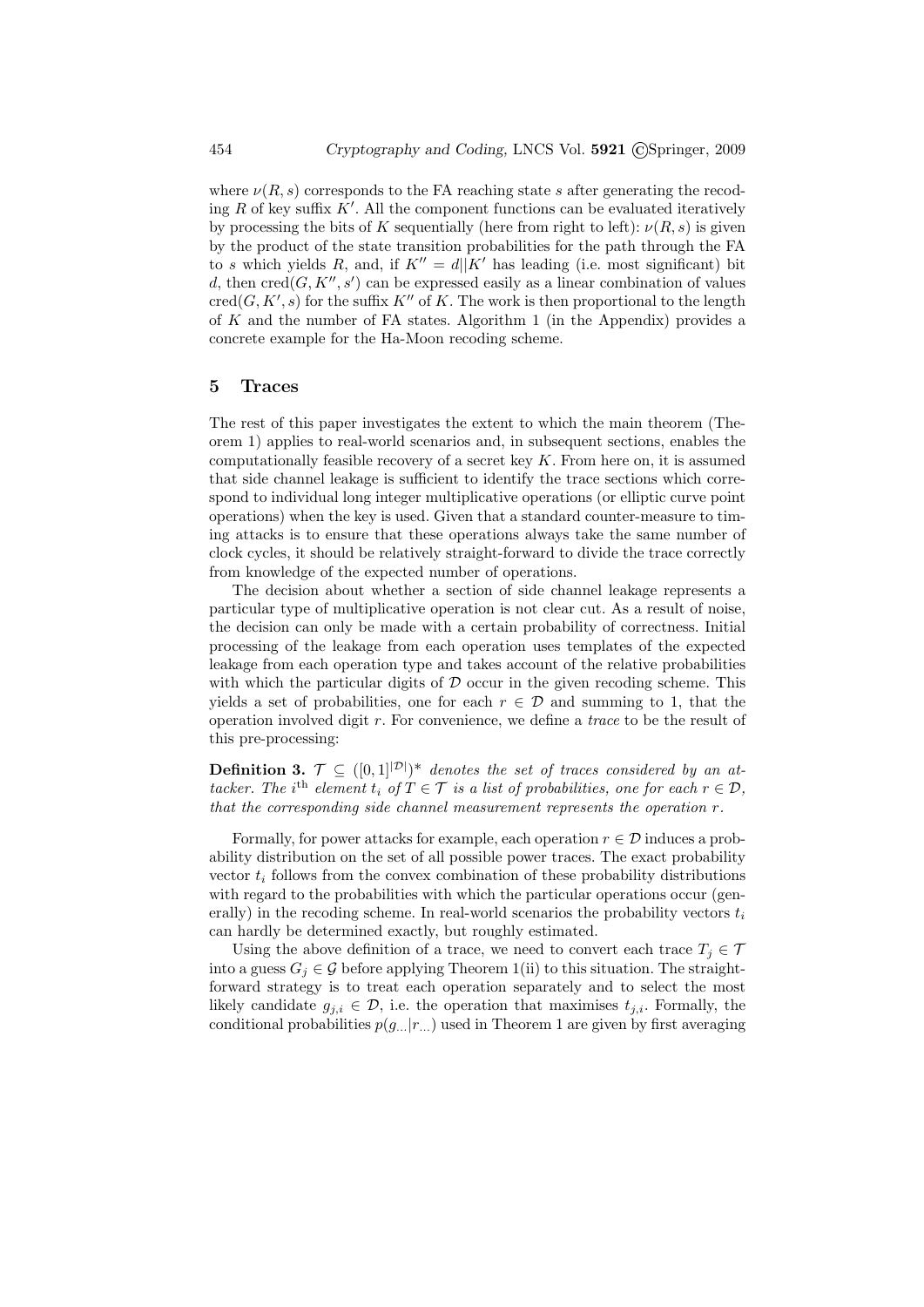over sections of side channel traces (such as those described in the previous paragraph) which correspond to the execution of the same multiplicative operation  $r_{\dots} \in \mathcal{D}$  at the same position within the recoding sequence. Then, secondly, these conditional probabilities are averaged over the different positions in the recoding sequence. Practically, these conditional probabilities can simply be estimated by applying this procedure (assigning trace sections, deciding on the most probable operation etc.) to a sample of side channel traces with known recodings.

For many applications this strategy should be appropriate. However, depending on the concrete scenario it may have two difficulties. The first is that the probabilities in Theorem 1(ii) neither depend on the particular side channel trace nor (which may be of less importance) on the position  $i$ . In contrast to Theorem 2 below, Theorem 1(ii) applies averaged probabilities. An advantage of Theorem 1(ii) and, in particular, of Theorem 1(iii) is their simple formulae. But using Theorem 2 and traces avoids the second difficulty, namely that of explicitly determining the best values  $G_j$  to use in advance<sup>5</sup>.

Formally, for  $N = 1$ , Theorem 2 may be viewed as a special case of Theorem 1(i), which considers the whole recoding sequence  $R_1$  and the guess  $G_1$  at the same time. (Note that each  $t_{j,i,r_i}$  may formally be replaced by a trace- and position-dependent conditional probability  $p_{i,i}(g_{i,i} | r_i)$  with some guess  $g_{i,i}$ .) A straight-forward generalisation of Theorem 1(i), allowing trace-dependent conditional probabilities  $\text{Prob}_j(X_{\mathcal{G},j}=G_j \mid X_{\mathcal{R}}=R)$ , comprises the general case  $N \geq 1$ . In particular, the proof of Theorem 1 can easily be adapted to Theorem 2. Theorem 1(iv) and (v) also remain valid for traces.

**Theorem 2.** Given traces  $T_1, \ldots, T_N \in \mathcal{T}$ , the optimal decision strategy  $\tau_* : \mathcal{T}^N$  $\rightarrow \mathcal{K}$  selects a key  $K^* \in \mathcal{K}$  that maximises the expression

$$
\sum_{j=1}^{N} \log \left( \sum_{\substack{R \in \mathcal{R}(K):\\ \operatorname{len}(R) = \operatorname{len}(T_j)}} \nu(R) \prod_{i=0}^{\operatorname{len}(T_j)-1} t_{j,i,r_i} \right) - (N-1) \log (\eta(K)). \tag{10}
$$

If this maximum is attained for several keys the first is chosen under any preselected order on K.

## 6 Application of the Main Theorem

In Sections 4 and 5 we determined optimal decision strategies. To demonstrate the power of its optimal decision strategy, Theorem 1(ii) was applied to small key sizes with the Ha-Moon recoding scheme using Algorithm 1 of the Appendix. Algorithm 1 allows one to compute efficiently the credibility function  $\text{cred}(G, K)$ for any required  $(G, K)$  and key size. The Ha-Moon recoding scheme maps the binary representation of key  $K$  into a representation that uses the digits  $0, 1$  and  $-1$ . Rather than using  $\mathcal{D} = \{0, 1, \overline{1}\}\$ also for the recoding sequences, to avoid

<sup>&</sup>lt;sup>5</sup> Indeed, choosing the  $g_{j,i}$  first and independently for all positions may lead to impossible guesses which are not recoding sequences of any key.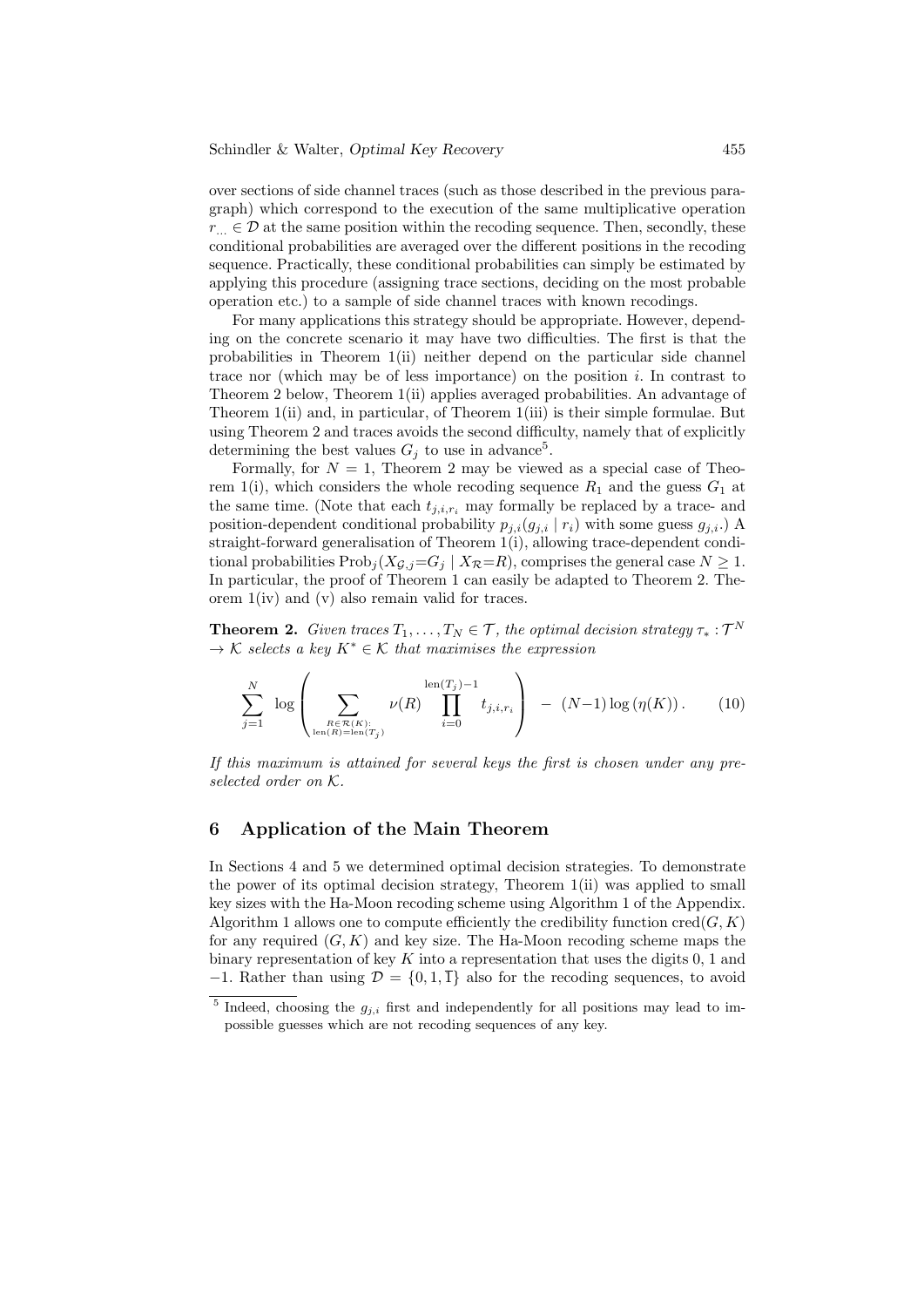confusion we will write these operation sequences using  $'S'$  to denote a squaring, 'M' a multiplication by the base C, and ' $\overline{M}$ ' a multiplication by  $C^{-1}$ . Then digits 0, 1, and  $-1$  in the recoding correspond to the operation sequences 'S', 'SM' and ' $S\overline{M}$ ' respectively.

A large number of stochastic simulations were performed. In each simulation we generated: a random key  $K \in \mathcal{K} \stackrel{\text{def}}{=} \{0,1\}^n \setminus \{(0,\ldots,0)\}$  where n denotes the length of  $K$ ,  $N$  random recodings which delivered operation sequences  $R_1, \ldots, R_N$  and some related recoding guesses  $G_1, \ldots, G_N$ . More precisely, the guess  $G_i$  was derived from the operation sequence  $R_i$  by replacing the correct operations independently with the conditional probabilities  $p('M')(S') = 0.2$ ,  $p(\sqrt[m]{M})^{\prime}|S\rangle = 0.1, p(\sqrt[m]{M})^{\prime}|M\rangle = 0.2, p(\sqrt[m]{M})^{\prime}|M\rangle = 0.1, p(\sqrt[m]{M})^{\prime}|\overline{M}\rangle = 0.2$  and  $p('S''](M') = 0.1$ , which corresponds to noise in the side channel traces. Hence  $p(Y'|Y') = 0.7$  for each operation 'Y'. Given  $G_1, \ldots, G_N$  we applied Algorithm 1 exhaustively to all  $2<sup>n</sup> - 1$  admissible keys K'. For each row in Table 1 we performed 100 simulations. The integers in the column entitled "The correct key was ranked 2", for instance, give the number of simulations out of 100 for which the correct key was ranked second for the given parameter set  $(Key length, N)$ , e.g. 5 out of 100 for key length 15 and  $N = 10$ .

|            |    | The correct key was ranked |    |       |       |         |       |  |
|------------|----|----------------------------|----|-------|-------|---------|-------|--|
| Key length | N  |                            |    | $3-9$ | 10-99 | 100-999 | >1000 |  |
| 15         | າ  |                            |    | 19    | 38    | 97      |       |  |
| 15         |    | 10                         |    | 26    | 36    |         |       |  |
| 15         |    | 45                         | 12 | 20    | 18    |         |       |  |
| 15         | 10 | 84                         |    |       |       |         |       |  |
| 20         | 10 | 57                         | 20 | 20    |       |         |       |  |

Table 1. Ha-Moon recoding scheme: simulation results for short keys.

These results clearly underline the strength of the optimal decision strategy. However, a major problem with the optimal decision strategy is that it is computationally infeasible for keys of cryptographic size – there are too many keys to search for the best one. Unlike in, e.g., [6, 7] or in several examples in [10] we cannot handle single key bits or small blocks of key bits either independently or at least sequentially. Instead, the optimal strategy does not describe how to recover part of a key, only how to recover the whole key. In general it is not possible to associate the key bits independently yet correctly with recoding operations. Where such an association is possible, the key bits might be recovered independently and in parallel or sequentially with effort which is linear rather than exponential in the key length.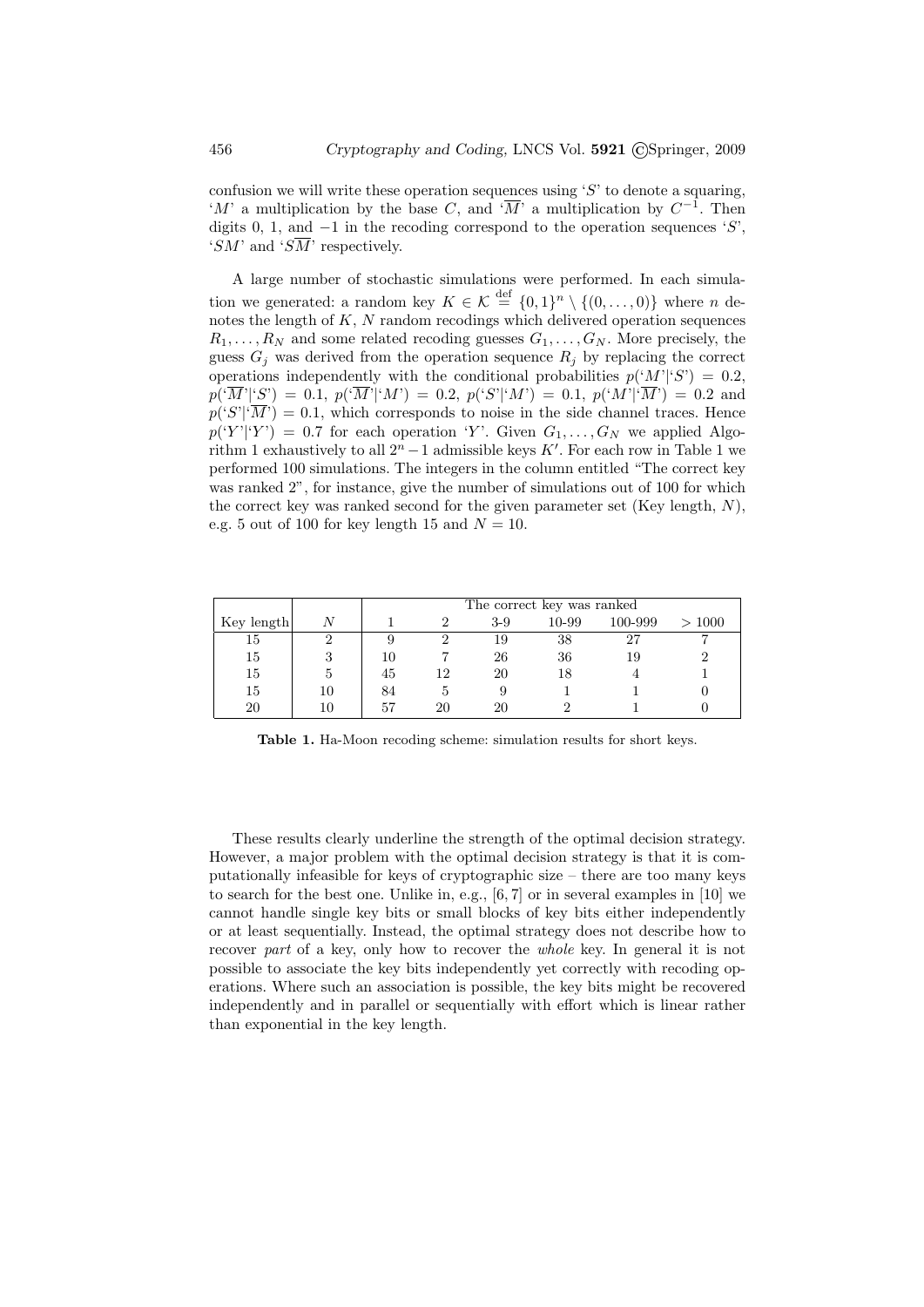Schindler & Walter, Optimal Key Recovery 457

#### 7 Incremental Key Construction

General complexity and other issues (see [13], §1) seem to dictate that the best fit (i.e. most probable) key that it is feasible to find has to be generated sequentially bit by bit. We take this approach here, following [13], and this enables the processing of partial keys to be closely related to the theory already presented for full length keys.

It makes sense to determine the bits in the order that recoding takes place, which is assumed here, for convenience, to start at the least significant (rightmost) end. So key suffixes of increasing length will be generated. This is done using corresponding suffixes of 'traces' in the sense of Definition 3. In order to maximise the expression in Theorem 2, each key suffix must normally have, for each trace, a very good fit between one (or more) of its recoding sequences and the suffix of the trace with the same length. In subsequent sections we try to justify this reasonable assumption while working out its implications. If a sufficiently large set of good key suffixes are processed the best fit key suffix should always be included, so that the best key emerges at the end of the algorithm. However, the longer the key the more likely there is to be a suffix which is too poor a fit to be retained, and our algorithm will fail more frequently in these cases.

Suppose we select a key suffix  $K^{(n)}$  of length n which yields the best match to all the leakage from that point onwards, i.e. the best match to trace suffixes. Formally, under the optimal decision strategy model  $K^{(n)}$  provides the maximum of

$$
\sum_{j=1}^{N} \log \left( \sum_{\substack{R \in \mathcal{R}(K') : \\ \ker(R) \le \ker(T_j)}} \nu(R) \prod_{i=0}^{\operatorname{len}(R)-1} t_{j,i,r_i} \right) - (N-1) \log (\eta(K')) \tag{11}
$$

over all keys  $K'$  of n bits. (There are some minor issues with end conditions which we will ignore.) If all bits of  $K^{(n)}$  are accepted as belonging to the near best-fit full length key  $K$  then a decision is being made on the initial, i.e. leftmost, bits of  $K^{(n)}$  which does not take into account all available information. Recoding choices are not made independently of previous input; they depend on the state of the recoding finite automaton arising from the previous input, and the influence can persist measurably for several bits. Hence we should ignore the first  $\lambda$  bits, say, of  $K^{(n)}$  and choose only its last  $n-\lambda$  bits. Thus, the obvious algorithm is to compute iteratively for  $n = 1, 2, 3...$  the fitness of every  $K^{(n)}$  which extends the previously chosen  $K^{(n-\lambda-1)}$ , select the best, and use that to determine  $K^{(n-\lambda)}$ .

This algorithm with the above formula was applied to the (first) Ha-Moon recoding scheme [4], but so far without success. Even worse, under the leakage model described in [13], the resulting "best fit" full length key was indistinguishable from a randomly chosen key – on average half the bits were incorrect. This spurred an investigation into what modifications are necessary to obtain useful results as it is known (e.g. from  $[3, 5, 13]$ ) that it is possible to recover the secret key when leakage is weak. It was hoped that the optimal decision strategy would lead to a much more powerful algorithm.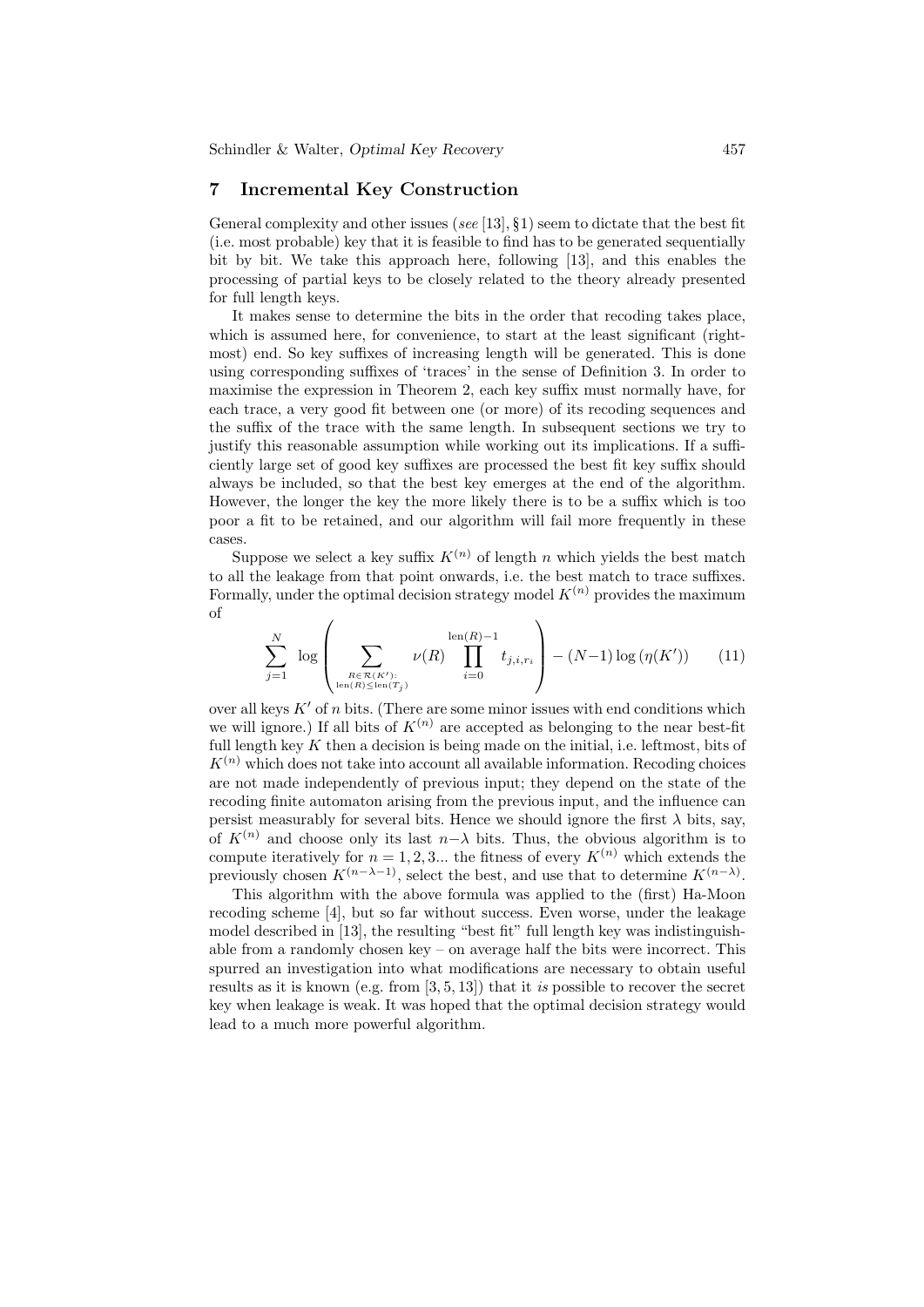#### 8 Simulation Experiments

With the Ha-Moon scheme [4] as a test case, the formula (11) was modified in a large number of ways to discover what choices lead to a useful, computationally feasible algorithm. By Theorem  $1(iv)$  choice of a uniform key space  $K$  allowed the formula to be simplified by ignoring the  $log(\eta(K))$  term.

Of all the modifications attempted, only one seemed essential to obtain anything better than how a random key choice would perform, and that was substituting Max for the second  $\sum$  in (11). Thus we became interested in iteratively finding the *n*-bit suffix  $K^{(n)}$  which closely maximises

$$
\sum_{j=1}^{N} \log \left( \max \{ \nu(R) \prod_{i=0}^{\text{len}(R)-1} t_{j,i,r_i} \mid R \in \mathcal{R}(K^{(n)}), \ \text{len}(R) \le \text{len}(T_j) \} \right). \tag{12}
$$

(Note that (12) moves the search for a maximum within subsets of recoding sequences to individual recoding sequences. This is computationally more easy.) With sufficiently strong leakage and enough traces, this change results in a significant portion of the predicted bits of  $K$  being correct. However, it exposes the factor  $\nu(R)$  which gives undue weight to shorter recoding sequences. In the original formula (10) recoding sequences which were too short could not arise because of the constraint  $len(R) = len(T_i)$ . Now, with only an upper bound on the length, some re-balancing is necessary. Normalising using  $len(R)$  yields the much more frequently successful formula

$$
\sum_{j=1}^{N} \log \left( \max \{ \prod_{i=0}^{\text{len}(R)-1} t_{j,i,r_i} \, 1/\text{len}(R) \mid R \in \mathcal{R}(K^{(n)}), \, \text{len}(R) \le \text{len}(T_j) \, \} \right). \tag{13}
$$

We could have added a weighting that accounted more for the expected length of a recoding sequence for an  $n$ -bit key which has given trace length for the full key, but did not do so.

It was noted above that only the final  $n-\lambda$  bits should be chosen from  $K^{(n)}$ . This provides the possibility of treating the first  $\lambda$  bits differently from the later ones. In particular, the two modifications described for (11) can be applied only to the recoding operations corresponding to the last  $n-\lambda$  bits or only to the operations corresponding to the first  $\lambda$  bits. However, this different treatment of the two sequences of bits did not give better results.

The formula (13) and related algorithm are now close to what was used in [13]. The main difference is that here we have a product of probabilities to maximise rather than the following sum of distances to minimise:

$$
\sum_{j=1}^{N} \text{Min}\left\{\frac{1}{\text{len}(R)} \sum_{i=0}^{\text{len}(R)-1} (1-t_{j,i,r_i}) \mid R \in \mathcal{R}(K^{(n)}), \text{ len}(R) \le \text{len}(T_j) \right\}. (14)
$$

However, the absence of the "log" from this formula suggests that the contributions from each trace might be either multiplied or added together. So a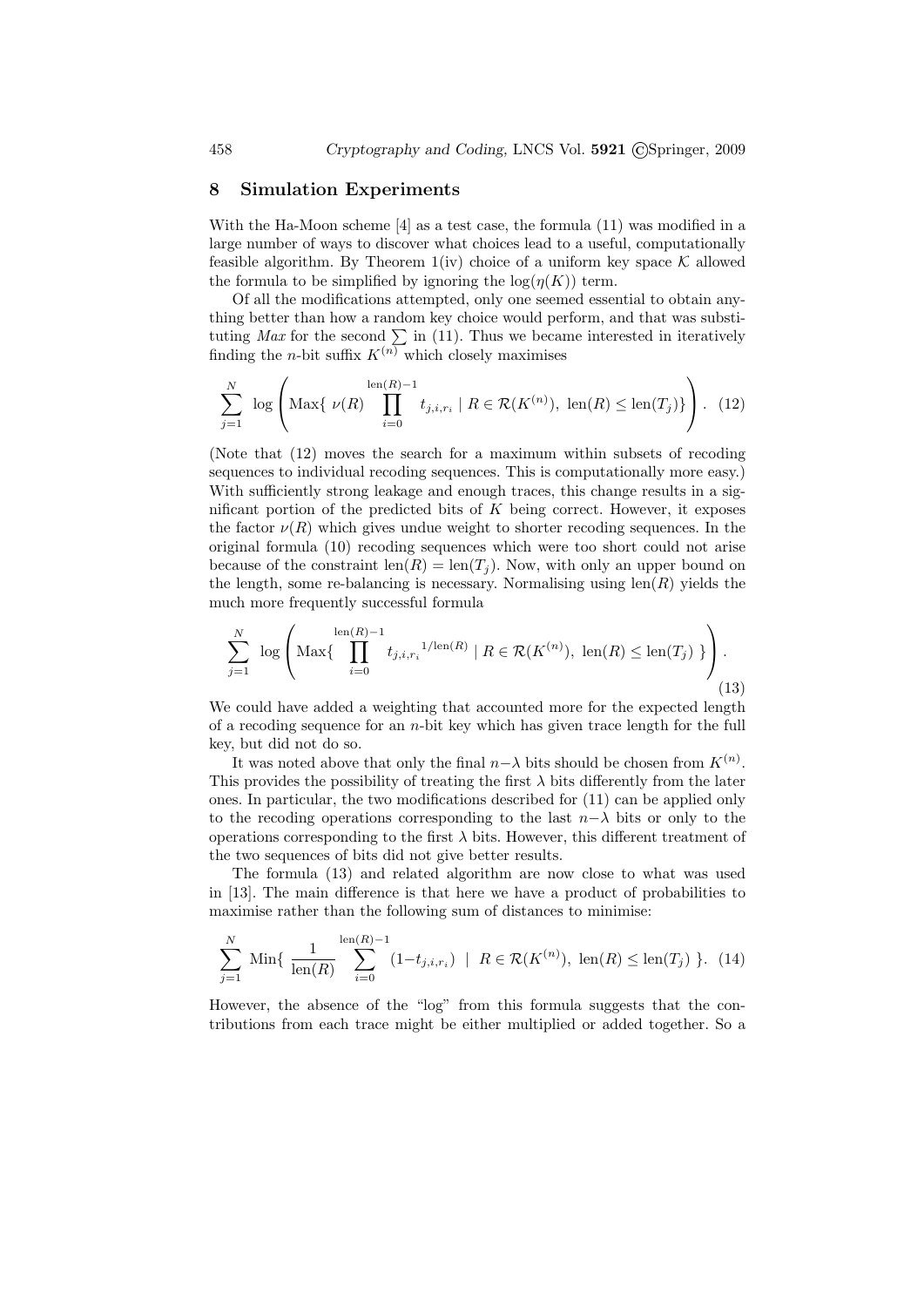Schindler & Walter, Optimal Key Recovery 459

promising alternative to (13) might be found in

$$
\frac{1}{N} \sum_{j=1}^{N} \text{Max} \{ \prod_{i=0}^{\text{len}(R)-1} t_{j,i,r_i} \, 1/\text{len}(R) \mid R \in \mathcal{R}(K^{(n)}), \text{ len}(R) \le \text{len}(T_j) \} \tag{15}
$$

which is normalised with respect to the number of traces  $N$ . In practice, the simulations did work a little better for this formula than for (13), so that it became our final choice. Moreover, this "most probable" version proved to be significantly better than the "best fit" version (14) which appears in [13] unless a very specific choice of parameters is made in [13].

#### 9 An Ordered Search

The algorithm of the previous section rarely identifies the correct key although, with enough traces and sufficiently strong leakage, the resulting key  $K^* =$  $K^{(\text{len}(K))}$  should yield a close to maximal value for (2), as should the correct key. The remaining problem is therefore to organise a computationally feasible ordered search of the key space to find the correct key  $K$  from  $K^*$ .

In a simulation, a quick scan of this close-to-most-probable key  $K^*$  shows that, unless the strategy failed, most of the key bits are correct, or differ from the correct ones according to specific patterns which make no difference to the likelihood of the key (such as a sequence of one or more inverted bits). Thus, the correct key might be found by allowing for all the related patterns of equal probability and by looking at each bit and obtaining an estimate of confidence in its correctness. This estimate is naturally based on the values returned by the expression (15) which was used to choose the bit initially. Then the search of the key space is performed by changing more and more of those bits for which confidence is lowest (and any subsequent related pattern) until the correct key is found.

With the last  $n-\lambda-1$  bits of  $K^*$  already chosen, there are  $2^{\lambda+1}$  choices for  $K^{(n)}$  which are supplied to (15). There are  $2^{\lambda}$  cases for which bit  $n-\lambda$  is 0, and  $2^{\lambda}$  cases for which bit  $n-\lambda$  is 1. Let cred $(0, n-\lambda)$  and cred $(1, n-\lambda)$  denote the maximum values returned by (15) when evaluated over these two partial key subsets. Whichever is larger determines the choice of bit  $n-\lambda$ , and so it is natural to use some measure of their proximity to provide a confidence value for the bit decision. Out of several possibilities,

• an effective discriminant was found to be the larger of the two ratios cred $(1, n-\lambda)/\text{cred}(0, n-\lambda)$  or cred $(0, n-\lambda)/\text{cred}(1, n-\lambda)$ .

The larger this ratio, the greater the confidence that the bit is chosen correctly. When evaluating (15) over the  $2^{\lambda}$  keys of interest, the variance of cred(b,  $n-\lambda$ )

decreases as n increases. This implies that, on average, the confidence function will return smaller values with increasing key size. Of course, this is what happens, and it corresponds to the fact that bits are predicted with decreasing accuracy as n becomes larger. A re-scaling to compensate for this is the modification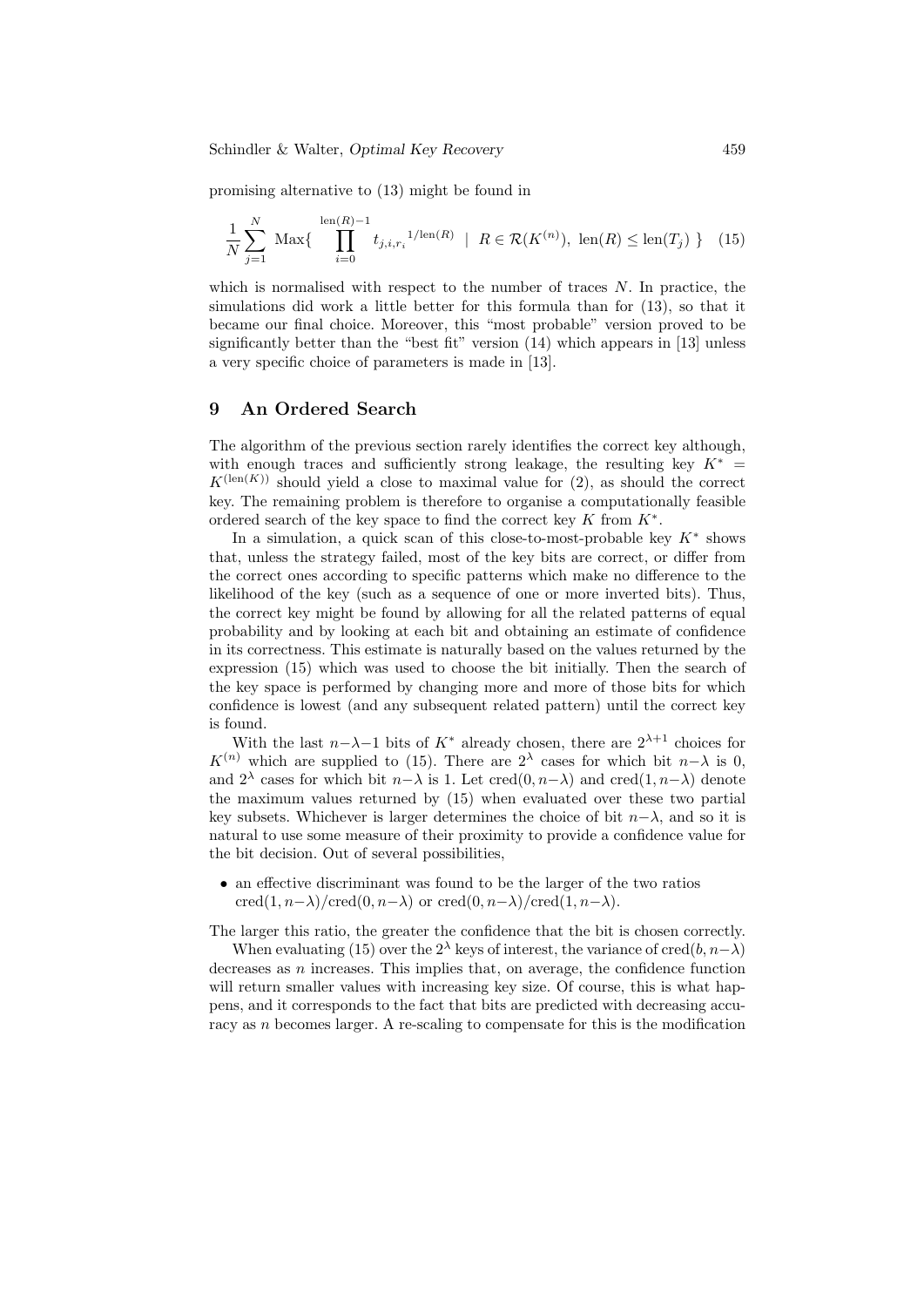to (15) which results in the following expression for maximising:

$$
\frac{1}{N} \sum_{j=1}^{N} \text{ Max} \{ \prod_{i=0}^{\text{len}(R)-1} t_{j,i,r_i}^{n/\text{len}(R)} \mid R \in \mathcal{R}(K^{(n)}), \text{ len}(R) \le \text{len}(T_j) \} \tag{16}
$$

This re-scaling may give some benefit when applied, but was usually marginally poorer than (15) over all the choices of parameters we tried, such as variations in the level of leakage and in the key lengths.

## 10 Complexity

This section considers the space and time complexity for obtaining a near best-fit key  $K^*$  using expression (15). We are assuming that all necessary pre-processing has already been performed to derive traces in the sense of Definition 3 from the side channel measurements and template information.

Our model assumes 1 unit of time for any arithmetic operation involving one or two bits. It also assumes one unit of time for moving (reading, writing etc.) or copying a single bit and one unit of space to store a single bit. This is not quite realistic since address sizes and wire connect grow as the logarithm of the volume of data, but is adequate for the quantities of data under consideration. Moreover, since most bits are effectively random and we avoid storing multiple copies of data, there are no data compression techniques which are likely to be useful.

For convenience, we further assume that all probabilities can be stored with sufficient accuracy using  $O(1)$  bits. In practice our simulations worked using 32bit real arithmetic without any hint of problems. Overall this complexity model enables one to run small trial cases first, and scale up using the complexity results to obtain good approximations to the space and time requirements for an attack on secret keys of cryptographic size.

Following earlier notation, we have a key  $K^*$  of  $n_K$  bits which is constructed bit by bit, N traces, and  $\lambda$  leading bits of the suffixes which we ignore when selecting the next bit of  $K^*$ . At any one time we have decided the least significant  $n - \lambda - 1$  bits of K<sup>\*</sup>. We have  $2^{\lambda+1}$  possibilities for the remaining bits of the  $n$ -bit suffix and hence that number of keys to consider when determining the next bit of  $K^*$ .

Recall our assumption that recodings are converted into sequences of operations with digit 0 generating one operation (a squaring) and non-zero digits generating two (a squaring and a multiplication). Consequently, when the recoding finite automaton  $(FA)$  has read a suffix of n bits, the resulting recoding sequences may have any length from  $n$  up to  $2n$ . Suppose also that the recoding FA has  $F$  possible states. These states include, but are not limited to, storing the shifted difference (i.e. carry or borrow) between the value of the key suffix read by the FA and the recoding output by it. (For the Ha-Moon scheme this is always 0 or 1, and the corresponding FA has two states.) Whenever two recoding sequences have the same length and left the FA in the same state, we can ignore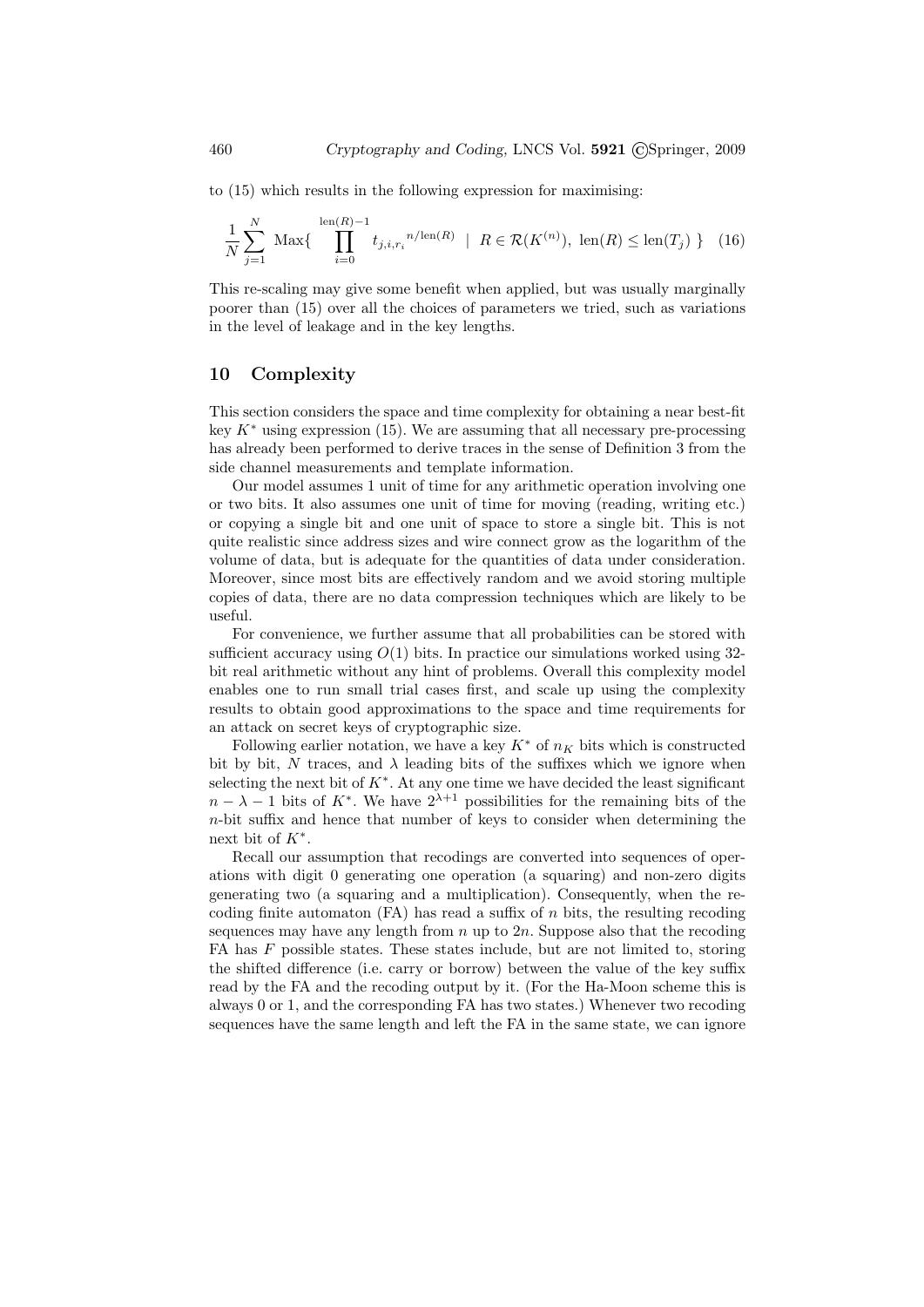the one with the smaller value of the product of trace values in (15). It cannot give the maximum, nor contribute to any maximum when the FA recodes more bits. Hence there are only up to  $F(n+1)$  sequences which need to be maintained in order to select the best recoding.

The iterative step starts at  $n = \lambda + 1$  in order to determine the bit of index 0. If there were just one trace then, after incrementing  $n$ , the general induction step would start with a set of best recoding sequences for the least significant  $n - \lambda - 1$  bits of K<sup>\*</sup> and the corresponding values for the product of traces values needed in (15). There are up to  $(n-\lambda)F$  of these, so  $O((n-\lambda)F)$  space is required for this. In fact, this is needed for all N traces, so  $O((n-\lambda)FN)$  space is used to hold the data required by the induction step. A three dimensional array is used for this in order to have direct access in unit time to the data elements. The total space order is also enough to include the decided bits of  $K^*$ .

Extending the recoding sequences from representing a suffix of length  $n-\lambda-1$ to a suffix of length  $n$  just means generating the same set of data incrementally for longer suffixes. A depth first traversal is made of the binary tree of depth  $\lambda+1$ representing the remaining choices for the *n*-bit suffix of  $K^*$ . Along each branch of the tree one such data set needs to be stored at each node. So  $O(nFN\lambda)$  space is required for data storage during the induction step. At each node in the tree, each recoding sequence of the parent node's data set is extended by processing the key bit value which labels the current node. The FA generates  $O(F)$  choices which are used to create or update the items in the data set of this node. This means  $O(F)$  time per recoding sequence, and a total of  $O(nF^2N)$  per node of the tree. With  $2^{\lambda+2} - 2$  nodes to treat, the time order is  $O(2^{\lambda} n F^2 N)$ .

If, instead, we are able to hold all the data sets for all the nodes in the above tree simultaneously, then we do not need to regenerate the same data for up to  $\lambda$  consecutive values of n. Instead we traverse the leaves of the tree from the preceding value of  $n$  and generate the data for the leaves of the tree for the current value of *n*. However, as this still means traversing  $2^{\lambda+1}$  nodes, the time order is not reduced although there will be a speed-up by a factor of about 2.

Whenever the data set for a leaf of the tree has been generated, we have the value of the product term in (15) for all the  $O(F_n)$  recoding sequences associated with each trace. Hence the maximum value can be obtained for each trace, and the sum over all traces calculated. This does not add to the time complexity as it requires  $O(1)$  time per sequence. Finally, we must obtain the maximum value of (15) over the  $2^{\lambda+1}$  key choices in order to determine bit  $n-\lambda$  of  $K^*$ . Again, this does not add to the time order. If we want to rank the bits in order of certainty, then the ratio of credibility values is obtained at this point by taking the maximums over the two sub-trees corresponding to the two choices for bit  $n - \lambda$ .

Thus, neglecting special processing for the most significant  $\lambda$  bits of  $K^*$  (when we must decrease  $\lambda$  rather than increase n), the iterative process to compute  $K^*$ takes  $O(n_K FN)$  space and  $O(2^{\lambda}n_K F^2 N)$  time.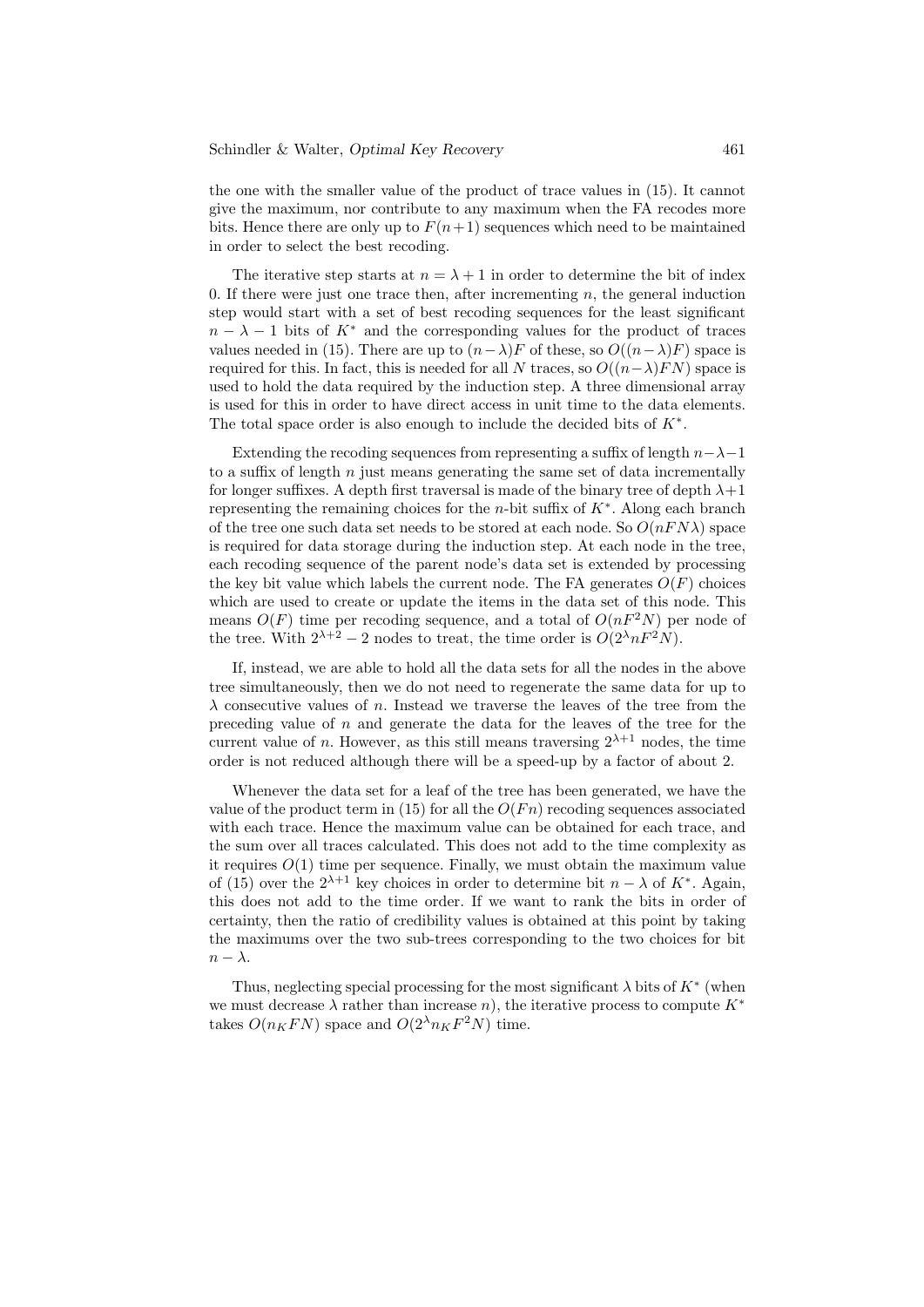## 11 Numerical Results

Direct comparison of the improved algorithms here with the results of [13] is made difficult by the fact that [13] limits the key search to a fixed maximum number of recoding states<sup>6</sup> whereas here the number is not limited. Specifically, in (15) the maximum is given by incrementally extending a set of best recoding sequences whenever another key bit is decided, and there must be a best recoding sequence for every recoding state that might have been reached so far. For an nbit key suffix, the Ha-Moon algorithm could have generated a recoding sequence of up to 2n operations and left the recoding finite automaton in one of two states. Hence there are up to  $4n$  best recoding sequences per trace which need to be extended in order to extract the maximum, and restricting this number turns out to be detrimental. Hence, in order to generate comparative values we modified our simulation to use Walter's metric but without his bound on recoding states. On its own, this modification arising from the optimal strategy approach led to the majority of the improvement in performance tabulated below – witness the first two rows in Table 2.

Unlike the example in Section 6 we assume a side-channel leakage which only allows us to distinguish between squarings and multiplications with some certainty but not between the two multiplicative operations ' $M'$  and ' $\overline{M}$ ' corresponding to digits 1 and  $-1$ . This is easy to model. The i<sup>th</sup> element  $t_i$  of a trace T is a set of three probabilities, one for each operation type:  $t_i = \{p_{i0}, p_{i1}, p_{i\overline{1}}\}$ in which we ensure that  $p_{i1} = p_{i1}$ . We selected this scenario to have a fair comparison with the results in [13].

Let  $L$  denote the average level of side channel leakage, that is, the fraction of square or multiply operations which are independently guessed correctly. So  $L = \frac{1}{2}$  means no leakage, when blind guessing makes half the bits correct, and  $L = 1$  corresponds to full leakage, when all operations and hence all bits are completely determined<sup>7</sup>. For several realistic cryptographic key lengths and numbers of traces, Table 2 gives the probability that all the incorrectly guessed bits of the most likely key are among the 24 bits which the credibility metric shows are most likely to be in error (see Section 9). It is computationally feasible to correct all errors in such guessed keys and thereby recover the true key. The last column explores the possibility that the most probable key guesses are those for which the bit errors are confined to the 24 most dubious positions. This new measure is not in previous literature, and clearly indicates that the adversary can select cases for which the method is more likely to succeed. He collects sets of side channel data for a number of different keys, computes the best-fitting key in each case, and then selects the 10%, say, which yield the highest value for (15). Then, in parallel for the selected keys, he modifies more and more of the

<sup>6</sup> The recoding state is a pair consisting of the state of the recoding finite automaton and the number of operations it has generated.

<sup>7</sup> Guessing all operations to be squarings in the binary exponentiation algorithm makes two thirds of the operations correct (on average), not a half. Here we are modelling the noise which is added to the actual recoding sequence, changing the average correctness of the decision between squaring or multiplication from 1 to L.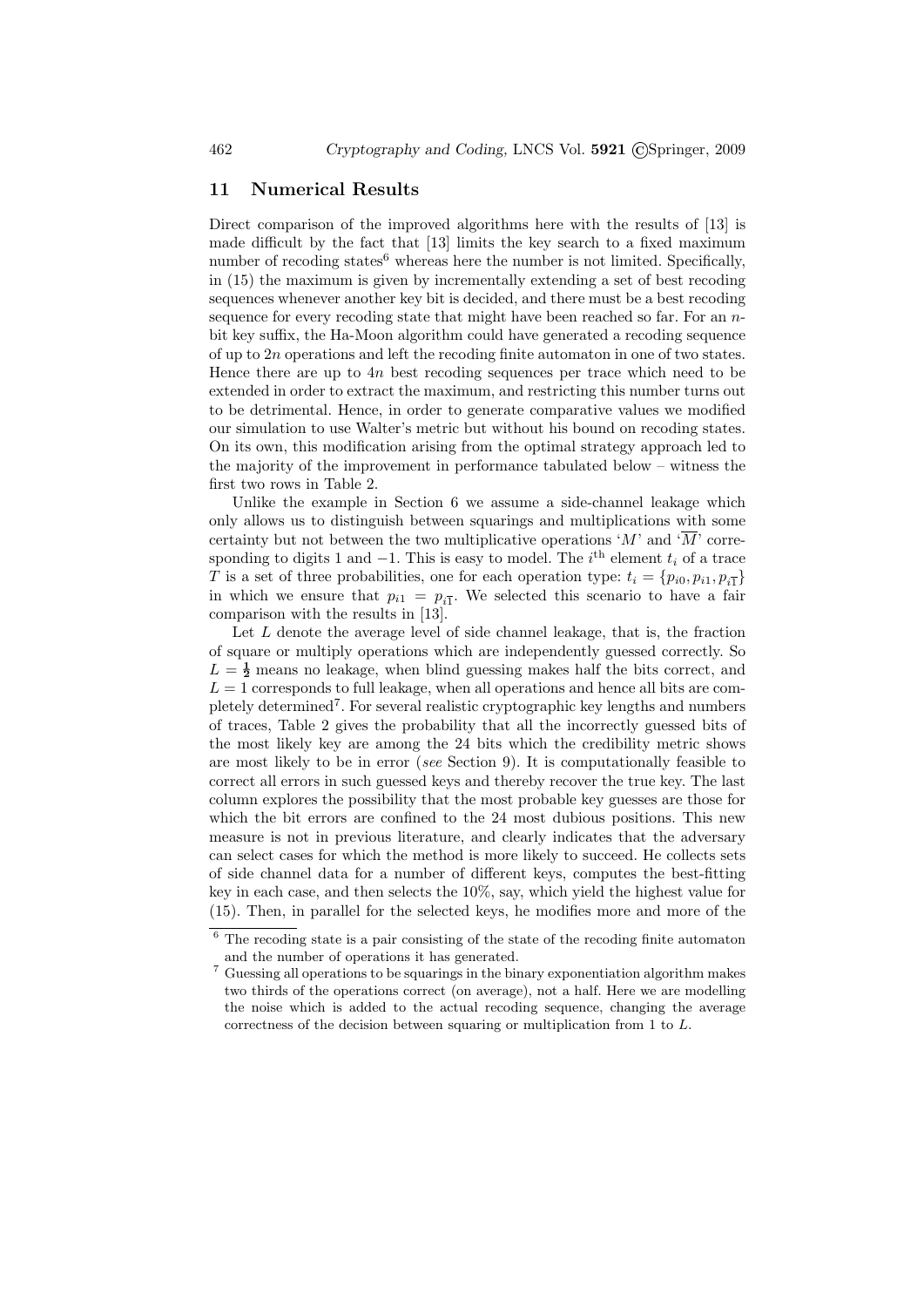most dubious bit values in decreasing order of likelihood until a correct key is found.

| Method     | Leakage   | Key  |     |      | No. of Av. No.   Fraction with all Fraction for $10\%$        |       |
|------------|-----------|------|-----|------|---------------------------------------------------------------|-------|
|            | Level $L$ |      |     |      | Length Traces Bit Errors errors in worst 24 best-fitting Keys |       |
| $[13]^1$   | 0.7       | 192  | 5   |      | 0.0027                                                        |       |
| $[13]^{2}$ | 0.7       | 192  | 5   | 23.2 | 0.011                                                         | 0.020 |
| Here       | 0.7       | 192  | 5   | 20.7 | 0.013                                                         | 0.014 |
| $[13]^{2}$ | 0.7       | 384  | 10  | 19.0 | 0.003                                                         | 0.002 |
| Here       | 0.7       | 384  | 10  | 18.2 | 0.003                                                         | 0.010 |
| $[13]^{2}$ | 0.7       | 1024 | 40  | 13.5 | 0.3                                                           | 0.3   |
| Here       | 0.7       | 1024 | 40  | 13.4 | 0.28                                                          | 0.28  |
| "          | 0.6       | 192  | 64  | 30.9 | 0.19                                                          | 0.43  |
| "          | 0.6       | 384  | 128 | 39.4 | 0.12                                                          | 0.24  |

Table 2. Fraction of key guesses with all bit errors in the 24 most dubious positions for Ha-Moon recoding [4]. <sup>1</sup> = original for 10 recodings, <sup>2</sup> = improved version (see text).

# 12 Conclusion

A computationally feasible algorithm has been presented for determining the secret key used repeatedly in exponentiations where there is weak side channel leakage and randomised recoding has been employed in an attempt to nullify the effect of that leakage. The algorithm was derived from an optimal decision strategy and is an improvement over prior techniques. Using it, it is easy both to determine which results have few bit errors, and to locate the potential bit errors. Hence it is frequently possible to recover the key using much weaker leaked data than before. The derivation also highlights points where significant modifications had to be made to the optimal strategy to obtain a computationally feasible algorithm.

# References

- 1. E. Brier & M. Joye, Weierstraß Elliptic Curves and Side-Channel Attacks, Public Key Cryptography (Proc. PKC 2002), D. Naccache & P. Paillier (editors), LNCS 2274, Springer-Verlag, 2002, pp. 335–345.
- 2. D. Chaum, Blind Signatures for Untraceable Payments, Advances in Cryptology Crypto '82, D. Chaum, R.L. Rivest & A.T. Sherman (editors), Plenum Press, New York, 1983, pp. 199–203.
- 3. P. J. Green, R. Noad & N. Smart, Further Hidden Markov Model Cryptanalysis, Cryptographic Hardware and Embedded Systems – CHES 2005, J.R. Rao & B. Sunar (editors), LNCS 3659, Springer-Verlag, 2005, pp. 61–74.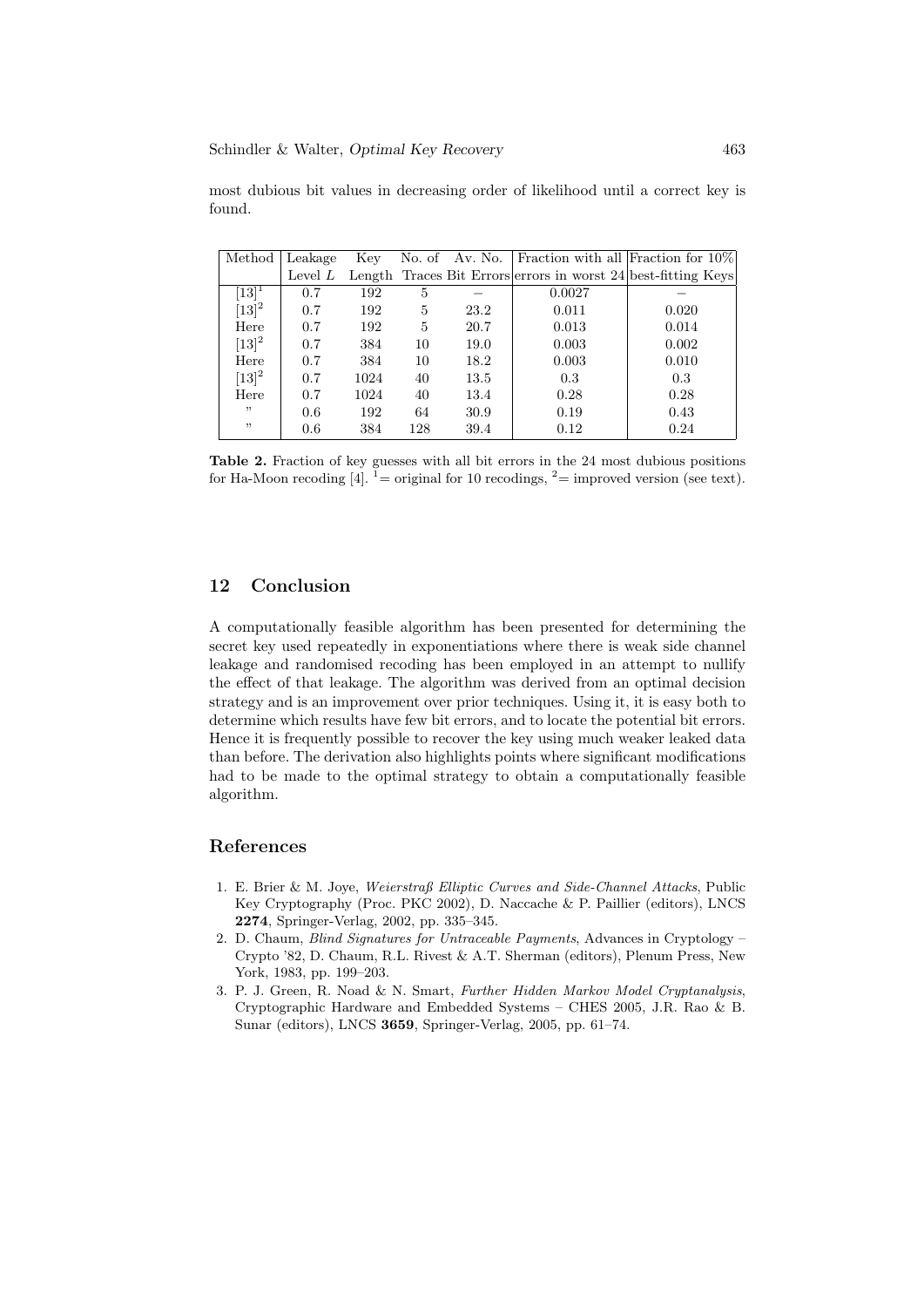- 4. J. C. Ha & S. J. Moon, Randomized Signed-Scalar Multiplication of ECC to Resist Power Attacks, Cryptographic Hardware and Embedded Systems – CHES 2002, B. Kaliski, C. K. Koç & C. Paar (editors), LNCS 2523, Springer-Verlag, 2002, pp. 551–563.
- 5. C. Karlof & D. Wagner, Hidden Markov Model Cryptanalysis, Cryptographic Hardware and Embedded Systems - CHES 2003, C. D. Walter, Ç. K. Koç & C. Paar (editors), LNCS 2779, Springer-Verlag, 2003, pp. 17–34.
- 6. P. Kocher, Timing Attack on Implementations of Diffie-Hellman, RSA, DSS, and other systems, Advances in Cryptology – CRYPTO '96, N. Koblitz (editor), LNCS 1109, Springer-Verlag, 1996, pp. 104–113.
- 7. P. Kocher, J. Jaffe & B. Jun, Differential Power Analysis, Advances in Cryptology – Crypto '99, M. Wiener (editor), LNCS 1666, Springer-Verlag, 1999, pp. 388– 397.
- 8. P.-Y. Liardet & N. P. Smart, Preventing SPA/DPA in ECC Systems using the Jacobi Form Cryptographic Hardware and Embedded Systems – CHES 2001, C. K. Koç, D. Naccache & C. Paar (editors), LNCS 2162, Springer-Verlag, 2001, pp. 391–401.
- 9. E. Oswald & M. Aigner, Randomized Addition-Subtraction Chains as a Countermeasure against Power Attacks, Cryptographic Hardware and Embedded Systems – CHES 2001, Ç. K. Koç, D. Naccache & C. Paar (editors), LNCS 2162, Springer-Verlag, 2001, pp. 39–50.
- 10. W. Schindler, On the Optimization of Side-Channel Attacks by Advanced Stochastic Methods, Public Key Cryptography (Proc. PKC 2005), S. Vaudenay (editor), LNCS 3386, Springer-Verlag, 2005, pp. 85–103.
- 11. C. D. Walter, Breaking the Liardet-Smart Randomized Exponentiation Algorithm, Proc. Cardis '02, San José, November 2002, USENIX Association, Berkeley, 2002, pp. 59–68.
- 12. C. D. Walter, Issues of Security with the Oswald-Aigner Exponentiation Algorithm, Topics in Cryptology – CT-RSA 2004, T. Okamoto (editor), LNCS 2964, Springer-Verlag, 2004, pp. 208–221.
- 13. C. D. Walter, Recovering Secret Keys from Weak Side Channel Traces of Differing Lengths, Cryptographic Hardware and Embedded Systems – CHES 2008, E. Oswald & P. Rohatgi (editors), LNCS 5154, Springer-Verlag, 2008, pp. 214–227.
- 14. H. Witting, Mathematische Statistik I, Teubner, Stuttgart 1985.
- 15. S.-M. Yen, C.-N. Chen, S. J. Moon & J. C. Ha, Improvement on Ha-Moon Randomized Exponentiation Algorithm, Information Security and Cryptology – ICICS 2004, C. Park & S. Chee (editors), LNCS 3506, Springer-Verlag, 2005, pp. 154–167.

# A Appendix

#### A.1 Algorithmic Treatment of Ha-Moon Recodings

In this subsection we provide an efficient algorithm to compute  $\text{cred}(G, K)$ , defined by (8), for the Ha-Moon recoding scheme [4] for any fixed  $G \in \mathcal{G}$  and  $K \in \mathcal{K}$ . In the recoding step the binary representation K is mapped onto a recoding which is a sequence of digits in  $\{-1, 0, 1\}$  with length len $(K)$  or len $(K)+1$ . Again, we follow a standard convention in which the letters 'S', 'M', and ' $\overline{M}$ ' denote a squaring, a multiplication by the base C, and a multiplication by  $C^{-1}$ , respectively. So, to obtain the corresponding operation sequence, apart from the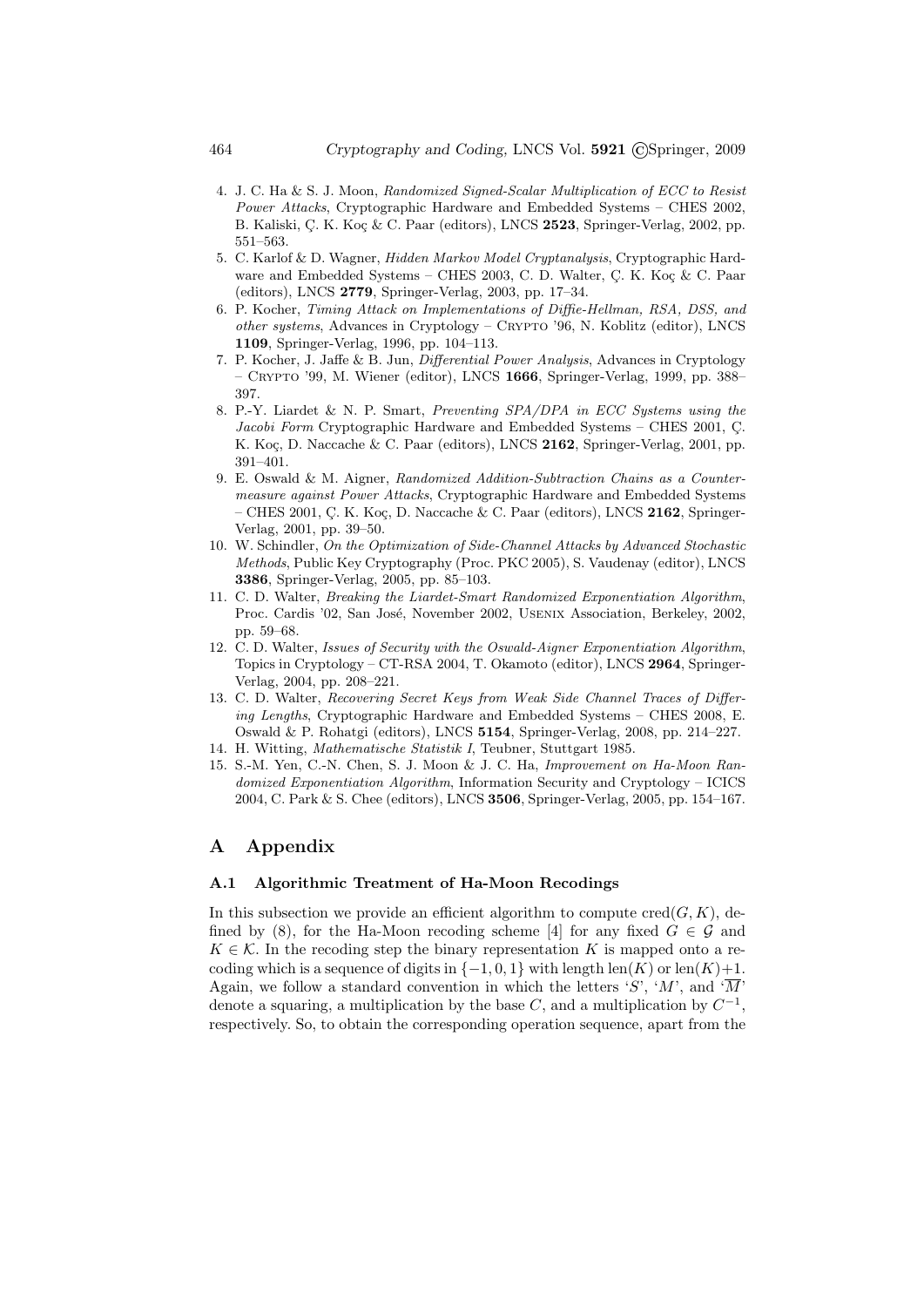most significant digit  $(= 1)$ , each digit of the recoding is substituted as follows:  $0 \mapsto 'S', 1 \mapsto ('S', M'),$  and  $-1 \mapsto ('S', M'),$  yielding an element  $R \in \mathcal{R}(K)$ . In particular, the recoding sequence has length  $\leq 2\text{len}(K)$ . Note that the probabilities  $\nu(R)$  are not identical for all  $R \in \mathcal{R}(K)$  in the Ha-Moon recoding scheme.

Assumption 1: We consider the scenario from Theorem 1(ii). We assume further that  $K \in \mathcal{K} \stackrel{\text{def}}{=} \{0,1\}^n$ , and that  $X_{\mathcal{K}}$  is uniformly distributed on  $\mathcal{K}$ , i.e., each admissible key is equally likely. If the next recoding step is not unique the recoding algorithm decides with probability  $\frac{1}{2}$  for one of the two alternatives.

**Definition 4.** (Ha-Moon recoding scheme [4].) For  $0 \le v \le \text{len}(K)$  and  $K \in \mathcal{K}$ the term  $\mathcal{R}(K, v, \text{len}, c_v) \subseteq \mathcal{R}(K)$  denotes the subset of recoding sequences that require exactly len operations ('S', 'M',  $\overline{M}$ ') and the carry bit  $c_v$  to encode the v least significant bits of K. Guesses of recoding sequences  $G = (g_j)_{0 \leq j \leq \text{len}(G)}$ and recoding sequences  $R = (r_j)_{0 \leq j \leq \text{len}(R)}$  are extended to length 2n by defining a further symbol,  $\infty$ , and setting  $g_j \stackrel{\text{def}}{=} \infty$  for  $j \ge \text{len}(G)$  and  $r_j \stackrel{\text{def}}{=} \infty$  for  $j \geq \text{len}(R)$ . Further, the conditional probability function  $p(\cdot | \cdot)$  is extended so that  $p(\infty|\infty) \stackrel{\text{def}}{=} 1$  and  $p(a|\infty) \stackrel{\text{def}}{=} p(\infty|a) \stackrel{\text{def}}{=} 0$  for  $a \in \{S', W', \overline{M'}\}.$  This allows one to increase the upper bound of the product in (4) beyond  $\text{len}(R) - 1$ to  $2n-1$ . For  $v \geq 0$  the 'intermediate' credibility function associated with the guess G and any subset  $M \subseteq \mathcal{R}(K) = \bigcup_{v \leq \text{len} \leq 2v; c \in \{0,1\}} \mathcal{R}(K, v, \text{len}, c)$  is

$$
\operatorname{cred}_v(G, M) \stackrel{\text{def}}{=} \sum_{R \in M} \nu(R) \prod_{i=0}^{\operatorname{len}_v(R)-1} p(g_i \mid r_i). \tag{17}
$$

The term  $\text{len}_v(R)$  denotes the number of operations in R which are used to encode the key bits  $k_{v-1},...,k_0$ . (In particular, for all  $R \in \mathcal{R}(K, v, \text{len}, c)$  it is  $len_v(R) = len.$ )

During recoding, the Ha-Moon scheme generates either one or two operations per bit of K, and a carry bit equal to 0 or 1. Hence for given  $v$  the length of a recoding sequence ranges from v to 2v, and so  $\mathcal{R}(K)$  is the disjoint union of  $2(v + 1)$  (possibly empty) subsets  $\mathcal{R}(K, v, \text{len}, c)$  with  $v \leq \text{len} \leq 2v$  and  $c \in \{0,1\}$ . Algorithm 1 below computes sequentially the cred<sub>v</sub> $(G, \cdot)$ -values for increasing parameters v and subsets  $\mathcal{R}(K, v, \text{len}, c) \subseteq \mathcal{R}(K)$ , which finally yields the desired value cred $(G, K)$ . The definition of the subsets  $\mathcal{R}(K, v, \text{len}, c)$  and the cred<sub>v</sub>( $\cdot$ , $\cdot$ )-function are closely related to the components of definition (9) used in the generic description of an algorithm for the efficient computation of cred $(G, K)$ . Indeed, both approaches are essentially equivalent. In definition (9) 'truncated' recoding sequences are considered, and the product in (17) only considers these operations. The recoding sequences are elements of  $\mathcal{R}(K)$  but the probabilities of all recoding sequences with a fixed suffix add up to the probability of the truncated recoding sequence. However, the approach chosen in the appendix is more convenient for Algorithm 1 which splits and merges subsets of  $\mathcal{R}(K)$ .

The goal of Algorithm 1 is the efficient computation of  $\text{cred}(G, K)$  for arbitrary but fixed  $G \in \mathcal{G}$  and  $K \in \mathcal{K}$ .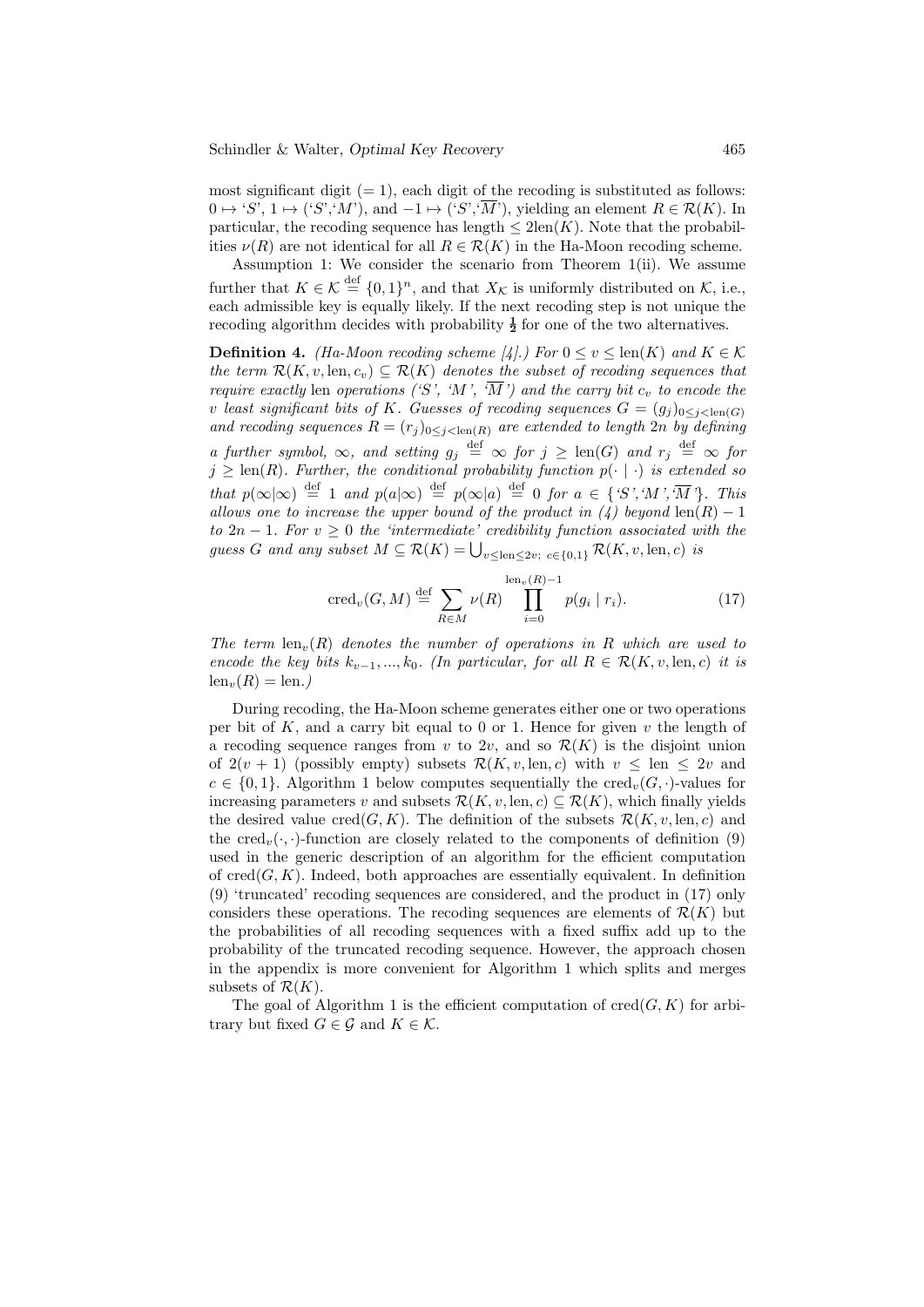Remark 3. Our implementation of Algorithm 1 requires the binary representation of key  $K$  to contain at least one '1', while Theorems 1 and 2 clearly also cover the zero key. In our simulation experiments presented in Section 6 we restricted the key space to  $\{0,1\}^n \setminus \{(0,\ldots,0)\}$  for simplicity.

**Algorithm 1.** Initialise by setting  $\text{cred}_0(G, \mathcal{R}(K, 0, 0, 0)) \stackrel{\text{def}}{=} \text{Prob}(X_{\mathcal{K}} = K)$ . (Note that  $\mathcal{R}(K) = \mathcal{R}(K, 0, 0, 0)$ .) Assume that we know the 'truncated' credibilities cred<sub>v</sub> $(G, \mathcal{R}(K, v, u, c_v))$  for all  $u \in \{v, \ldots, 2v\}$  and  $c_v \in \{0, 1\}$ . The next task is therefore to consider key bit  $k_v$  and to determine the values  $\operatorname{cred}_{v+1}(G,$  $\mathcal{R}(K, v+1, u, c_{v+1})$  for  $v+1 \le u \le 2(v+1)$  and  $c_{v+1} \in \{0, 1\}.$ 

Induction Step (over  $v$ ):

For each  $len \in \{v, ..., 2v\}$  and  $c_v \in \{0, 1\}$ :

Case A: If  $(k_v, c_v) = (0, 0)$  the next digit (viewed from right to left) in any recoding is 0 and thus  $'S'$  is the next operation in the recoding sequence. In particular,  $\operatorname{cred}_{v+1}(G, \mathcal{R}(K, v+1, len+1, 0) \cap \mathcal{R}(K, v, len, 0)) = p(g_{len} | S') \operatorname{cred}_{v}(G, \mathcal{R}(K, v,$  $len, 0)$ ).

Case B: If  $(k_v, c_v) = (1, 0)$  the next digit of the recoding is 1 or  $-1$  (and thus  $c_{v+1} = 0$  or  $c_{v+1} = 1$ , respectively), each with probability  $\frac{1}{2}$ . Consequently, cred<sub>v+1</sub>(G, R(K, v+1, len+2, 0)∩R(K, v, len, 0)) =  $\frac{1}{2}p(g_{len+1} | S)p(g_{len} | M') \times$  $\text{cred}_v(G, \mathcal{R}(K, v, len, 0))$  and  $\text{cred}_{v+1}(G, \mathcal{R}(K, v+1, len+2, 1) \cap \mathcal{R}(K, v, len, 0)) =$  $\frac{1}{2}p(g_{len+1} | S')p(g_{len} | \overline{M'})\text{cred}_v(G, \mathcal{R}(K, v, len, 0)).$ 

Cases C and D: The cases  $(k_v, c_v) = (0, 1)$  and  $(k_v, c_v) = (1, 1)$  are treated analogously with  $\mathcal{R}(K, v, len, 1)$  in place of  $\mathcal{R}(K, v, len, 0)$ . As in Case B above the set  $\mathcal{R}(K, v, len, 1)$  splits into two subsets if  $(k_v, c_v) = (0, 1)$ , i.e. in Case C.

When this has been completed for all values  $len \in \{v, \ldots, 2v\}$  and  $c_v \in \{0, 1\}$ , the credibility values for the subsets  $\mathcal{R}(K, v+1, len', c_{v+1})$  are easily computed. For each  $v+1 \leq \text{len}' \leq 2(v+1)$  and  $c_{v+1} \in \{0,1\}$  'related' subsets are merged to give:  $\text{cred}_{v+1}(G, \mathcal{R}(K, v+1, len', c_{v+1})) = \sum \text{cred}_{v+1}(G, \mathcal{R}(K, v+1, len', c_{v+1})) \cap$  $\mathcal{R}(K, v, len'', c''))$ , where the sum extends over all  $(len'', c'') \in \{len'-1, len'-2\}$  $\times \{0,1\}$ . This equality holds because the subsets on the right side of the equation have a disjoint union equal to the set on the left side. Clearly,  $\text{cred}_v(G, \emptyset) = 0$  and cred<sub>v+1</sub>( $G, \emptyset$ ) = 0, and this enables instances of cred<sub>v+1</sub> ( $G, \mathcal{R}(K, v+1, len', c')$ ) to be evaluated without taking a sum over subsets when the second parameter is the empty set.

This completes the induction step from  $v$  to  $v + 1$ .

This procedure is continued until  $v = \text{len}(K) - 2$  (inclusively). The most significant bit of  $K$  then needs special treatment because different operations are used to initialise the exponentiation. Finally,  $\text{cred}(G, K) = \text{cred}_{\text{len}(K)}(G,$  $\mathcal{R}(K, \text{len}(K), \text{len}(G), 0)).$ 

Note that for  $R \in \mathcal{R}(K)$  we have  $\nu(R) = \text{Prob}(X_{\mathcal{K}} = K)2^{-\text{bif}(R)}$  where  $\text{bif}(R)$  stands for the number of 'bifurcations' in generating the recoding sequence R from  $K$ , i.e. the number of positions where two recoding choices are possible, i.e. when  $(k_v, c_v) = (0, 1)$  or  $(1, 0)$ . This causes the factor  $\frac{1}{2}$  for Cases B and C.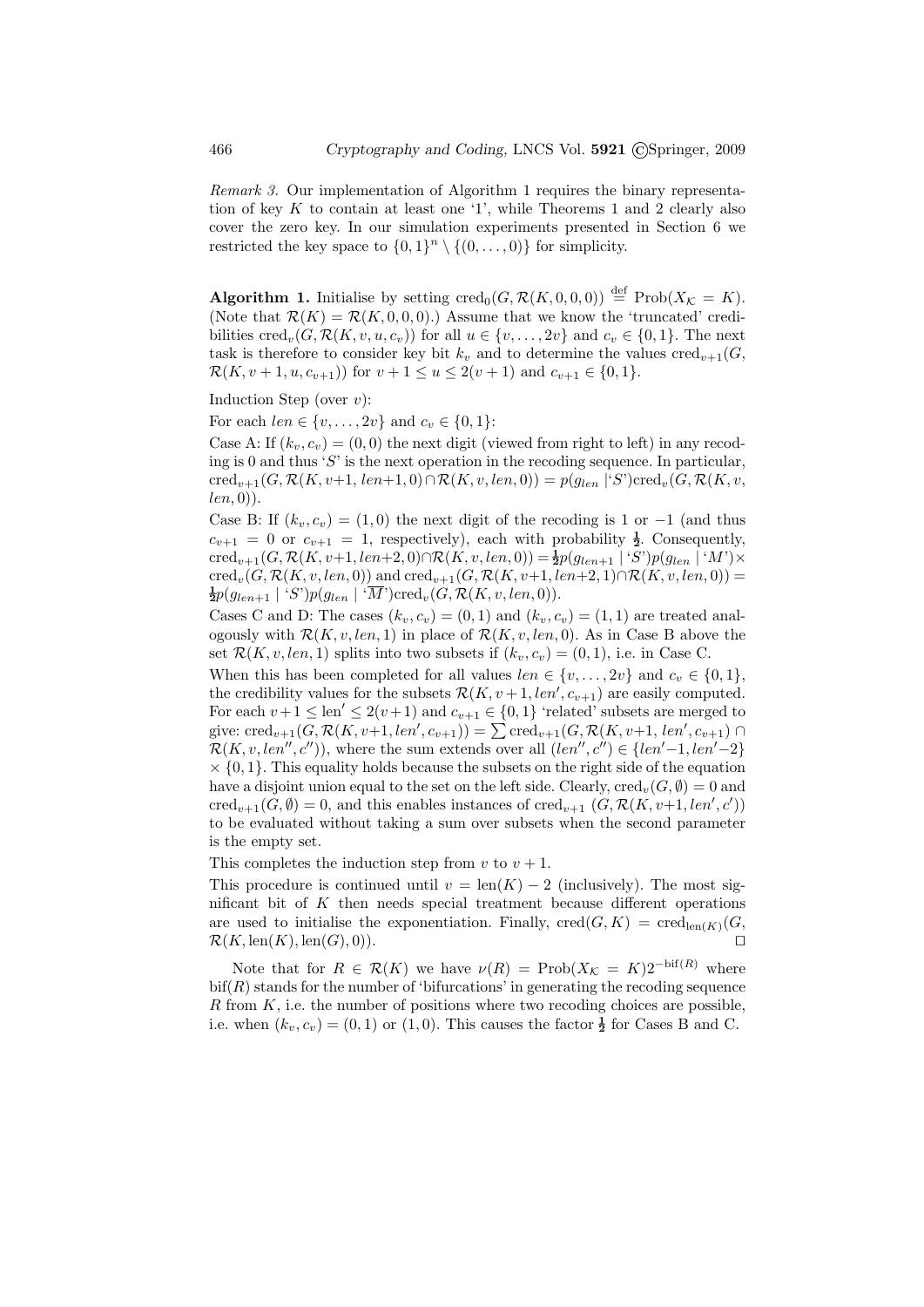#### A.2 Statistical Decision Theory

This subsection provides a brief introduction to statistical decision theory as far as is relevant to understand the concepts of Theorems 1 and 2. We omit all mathematical details. For a more comprehensive treatment we refer the interested reader to [10], Section 2, or to textbooks in this field (e.g. [14]). Reference [10] illustrates the merits of statistical decision theory for side-channel analysis by several examples.

Our focus is side-channel analysis. We interpret side-channel measurements as realisations of random variables, i.e. as values assumed by these random variables. The relevant part of the information is covered by noise but an attacker clearly aims to exploit the available information in an optimal way. Statistical decision theory quantifies the impact of the particular pieces of information on the strength of a decision strategy, and so the search for the optimal decision strategy can be formalised.

Formally, a statistical decision problem is given by a 5-tuple  $(\Theta, \Omega, s, \mathcal{DST}, A)$ . The statistician (in our context the attacker) observes a sample  $\omega \in \Omega$  that he interprets as a realisation of a random variable  $X$  with unknown distribution  $p_{\theta}$ . On basis of this observation he guesses the parameter  $\theta \in \Theta$  where  $\Theta$  denotes the *parameter space*, i.e., the set of all admissible hypotheses ( $=$  possible parameters). Further, the set  $\Omega$  is called the *observation space*, and the letter  $A$ denotes the set of all admissible alternatives the statistician can choose. In the following we assume  $\Theta = A$  with finite sets  $\Theta$  and A.

#### Example 1. ([10], Example 1)

(i) Assume that the attacker guesses a particular (single) RSA key bit and that his decision is based upon N measurements. Then  $\Theta = A = \{0, 1\}$ . For timing attacks, we may assume  $\Omega = \mathbb{R}^N$  while  $\Omega = \mathbb{R}^{TN}$  for power attacks where T is the number of relevant measurement points per power trace.

(ii) Consider a power attack on a DES implementation where the attacker guesses a particular 6-bit subkey that affects a single S-box in the first round. Then  $\Theta = A = \{0, 1\}^6.$ 

The term DST denotes the set of all decision strategies between which the statistician can choose. A (deterministic) decision strategy is given by a mapping  $\tau : \Omega \to A$ . This means that if the statistician applies decision strategy  $\tau$  he decides on  $\tau(\omega) \in A = \Theta$  whenever he observes  $\omega \in \Omega$ . (It may be noted that for certain statistical applications it is reasonable to consider the more general class of randomised decision strategies ([10], Remark 1(i)). For our purposes we need only concentrate on deterministic decision strategies.)

Finally, the loss function  $s: \Theta \times A \rightarrow [0, \infty)$  quantifies the harm of a wrong decision, i.e.,  $s(\theta, a)$  gives the loss if the statistician decides on  $a \in A$  although  $\theta \in \Theta = A$  is the correct parameter. In the context of side-channel attacks the loss function quantifies the efforts to detect, to localise and to correct a wrong decision, usually a wrong guess of a key part. Clearly,  $s(\theta, \theta) \stackrel{\text{def}}{=} 0$  since a correct guess does not cause any loss. We point out that for some side-channel attacks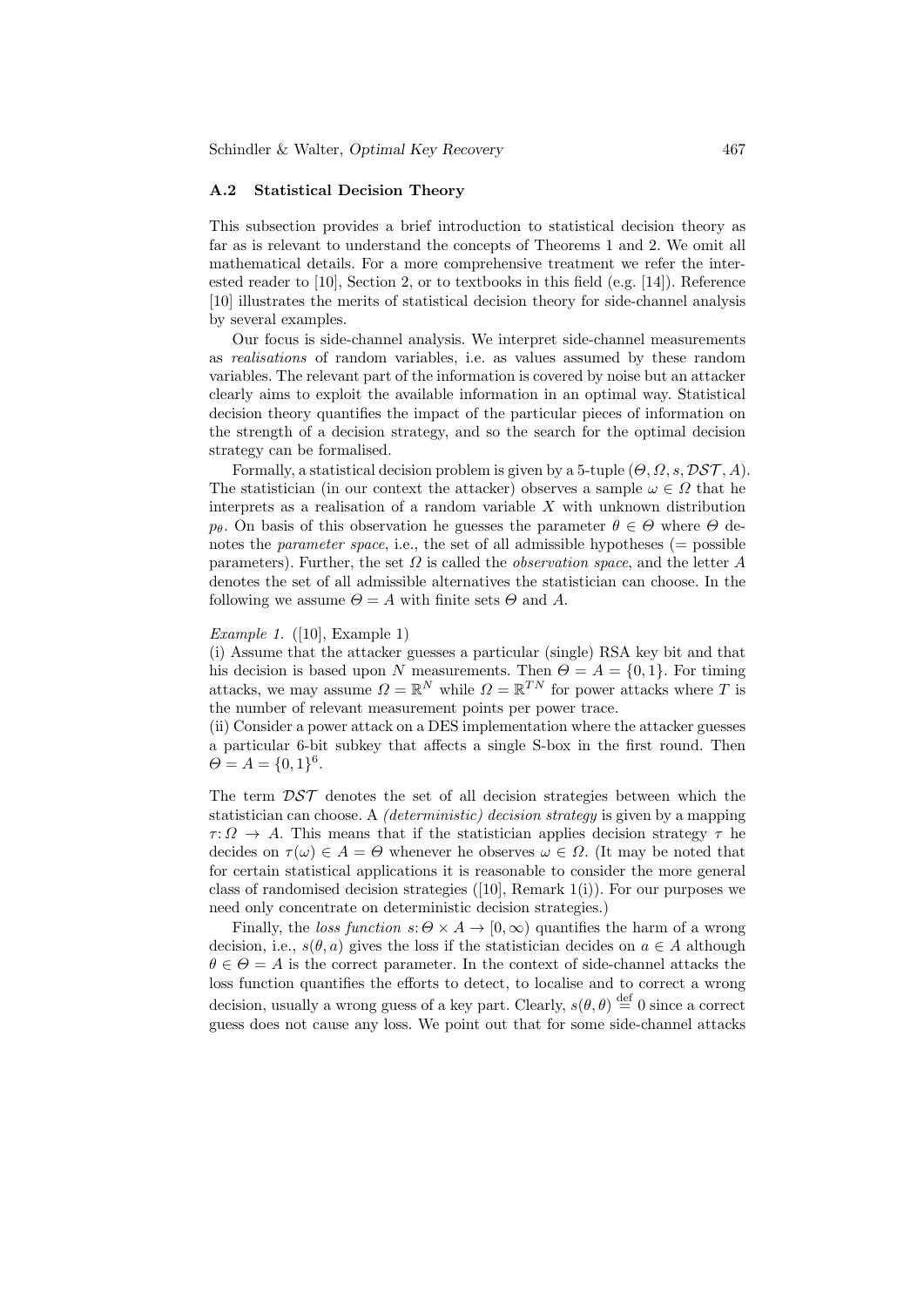certain types of errors are easier to detect and correct than others ([10], Sect. 6). The optimal decision strategy takes such phenomena into account.

Assume that the statistician uses the deterministic decision strategy  $\tau : \Omega \to$ A and that  $\theta$  is the correct parameter. The expected loss (= average loss if the hypothesis  $\theta$  is true) is given by the risk function

$$
r(\theta, \tau) \stackrel{\text{def}}{=} \int_{\Omega} s(\theta, \tau(\omega)) p_{\theta}(d\omega).
$$
 (18)

In the context of side-channel attacks one can usually determine (at least approximate) probabilities with which the particular parameters occur. This is quantified by the so-called a priori distribution  $\eta$ , a probability measure on the parameter space  $\Theta$ .

## Example 2. ([10], Example 2)

(i) (Continuation of Example 1(i).) Assume that  $k$  exponent bits remain to be guessed and that the attacker knows that  $r$  of them are 1. If the secret key was selected randomly it is reasonable to assume that a particular exponent bit is 1 with probability  $\eta(1) = r/k$ .

(ii) (Continuation of Example 1(ii).) Here  $\eta(x) = 2^{-6}$  for all  $x \in \{0,1\}^6$ .

Assume that  $\eta$  denotes the a priori distribution. If the statistician applies the deterministic decision strategy  $\tau: \Omega \to A$  the expected loss is given by

$$
R(\eta,\tau) \stackrel{\text{def}}{=} \sum_{\theta \in \Theta} r(\theta,\tau)\eta(\theta) = \sum_{\theta \in \Theta} \int_{\Omega} s(\theta,\tau(\omega)) \, p_{\theta}(d\omega) \, \eta(\theta). \tag{19}
$$

A decision strategy  $\tau'$  is *optimal against*  $\eta$  if it minimises the right-hand term. Such a decision strategy is also called a *Bayes strategy* against  $\eta$ .

# **Theorem 3.** ([10], Theorem  $1(i)$ , (iii))

Assume that  $(\Theta, \Omega, s, \mathcal{DST}, A)$  defines a statistical decision problem with finite parameter space  $\Theta = {\theta_1, ..., \theta_t} = A$  where DST contains all deterministic decision strategies. Further, let  $\mu$  denote a  $\sigma$ -finite measure on  $\Omega$  with  $p_{\theta_i} =$  $f_{\theta_i} \cdot \mu$ , i.e.  $p_{\theta_i}$  has  $\mu$ -density  $f_{\theta_i}$ , for each  $i \leq t$ . (i) The deterministic decision strategy  $\tau: \Omega \to A$ ,

$$
\tau(\omega) \stackrel{\text{def}}{=} a \quad \text{if } \sum_{i=1}^{t} s(\theta_i, a) \eta(\theta_i) f_{\theta_i}(\omega) = \min_{a' \in A} \left\{ \sum_{i=1}^{t} s(\theta_i, a') \eta(\theta_i) f_{\theta_i}(\omega) \right\} \tag{20}
$$

is optimal against the a priori distribution  $\eta$ . (If the minimum is attained for several decisions, we chose  $a \in A$  according to any pre-selected order on A.) (ii) Assume that  $C \subseteq \Omega$  with  $p_{\theta_i}(C) = p > 0$  for all  $\theta_i \in \Theta$ . Then (i) and (ii) remain valid if  $f_{\theta}$  is replaced by the conditional density  $f_{\theta|C}$ .

Remark 4. ([10], Remark 2)

(i) A  $\sigma$ -finite measure  $\mu$  on  $\Omega$  with the properties claimed in Theorem 3 always exists (e.g.  $\mu = p_{\theta_1} + \cdots + p_{\theta_t}$ ).